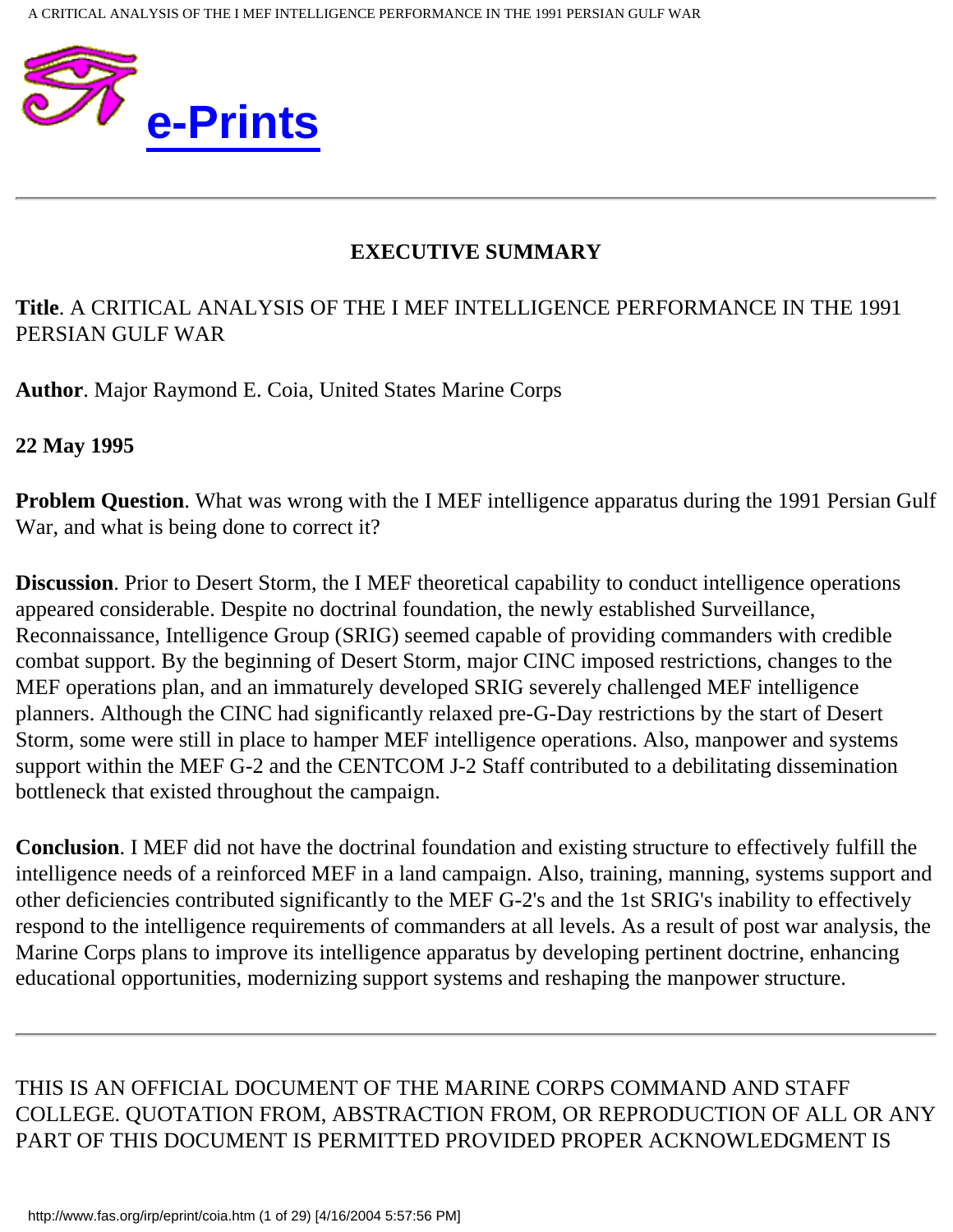#### MADE, INCLUDING THE AUTHOR'S NAME, PAPER TITLE, AND THE STATEMENT: "WRITTEN IN FULFILLMENT OF A REQUIREMENT FOR THE MARINE CORPS COMMAND AND STAFF COLLEGE."

THE OPINIONS AND CONCLUSIONS EXPRESSED HEREIN ARE THOSE OF THE INDIVIDUAL STUDENT AUTHOR AND DO NOT NECESSARILY REPRESENT THE VIEWS OF EITHER THE MARINE CORPS COMMAND AND STAFF COLLEGE OR ANY OTHER GOVERNMENTAL AGENCY.

#### **Introduction**

Fifty years after the surprise Japanese attack at Pearl Harbor, the United States lead an international coalition against an invading Iraqi military that had seized and occupied the country of Kuwait. Many have described the resulting coalition victory as one of the greatest in the Republic's history. Despite such an achievement, wartime commanders identified significant flaws in the intelligence apparatus that supported coalition forces. The intelligence support provided from both national and tactical producers revealed a system that was unable to adequately support warfighters throughout all levels of command.

The United States Marine Corps (USMC) also recognized critical deficiencies in the functional area of intelligence and began an intensive review of its own system. Commanders at all levels of I Marine Expeditionary Force (I MEF) had expressed bitter dissatisfaction about the poor intelligence support they received prior to and during the war. I am one of those subordinate commanders dissatisfied with the intelligence support my unit received during Operation Desert Storm. As an infantry company commander who spent a prior tour in a signals intelligence assignment in Europe, the lack of quality intelligence was a major source of frustration; this was especially true because I was certain the support capability existed.

As a result of my Desert Storm experience, I am seeking to answer the question: "What was wrong with the I MEF intelligence apparatus during the 1991 Persian Gulf War and what is being done to fix it?" I will explore this question by critically examining the I MEF intelligence effort in the 1991 Persian Gulf War. I will conduct this analysis by:

- (1) identifying the I MEF Intelligence Organization for combat;
- (2) discussing the I MEF intelligence planning that preceded the ground operations of Desert Storm;
- (3) detailing and analyzing I MEF intelligence operations during the war; and
- (4) highlighting how this debate is reshaping the future of Marine Corps Intelligence.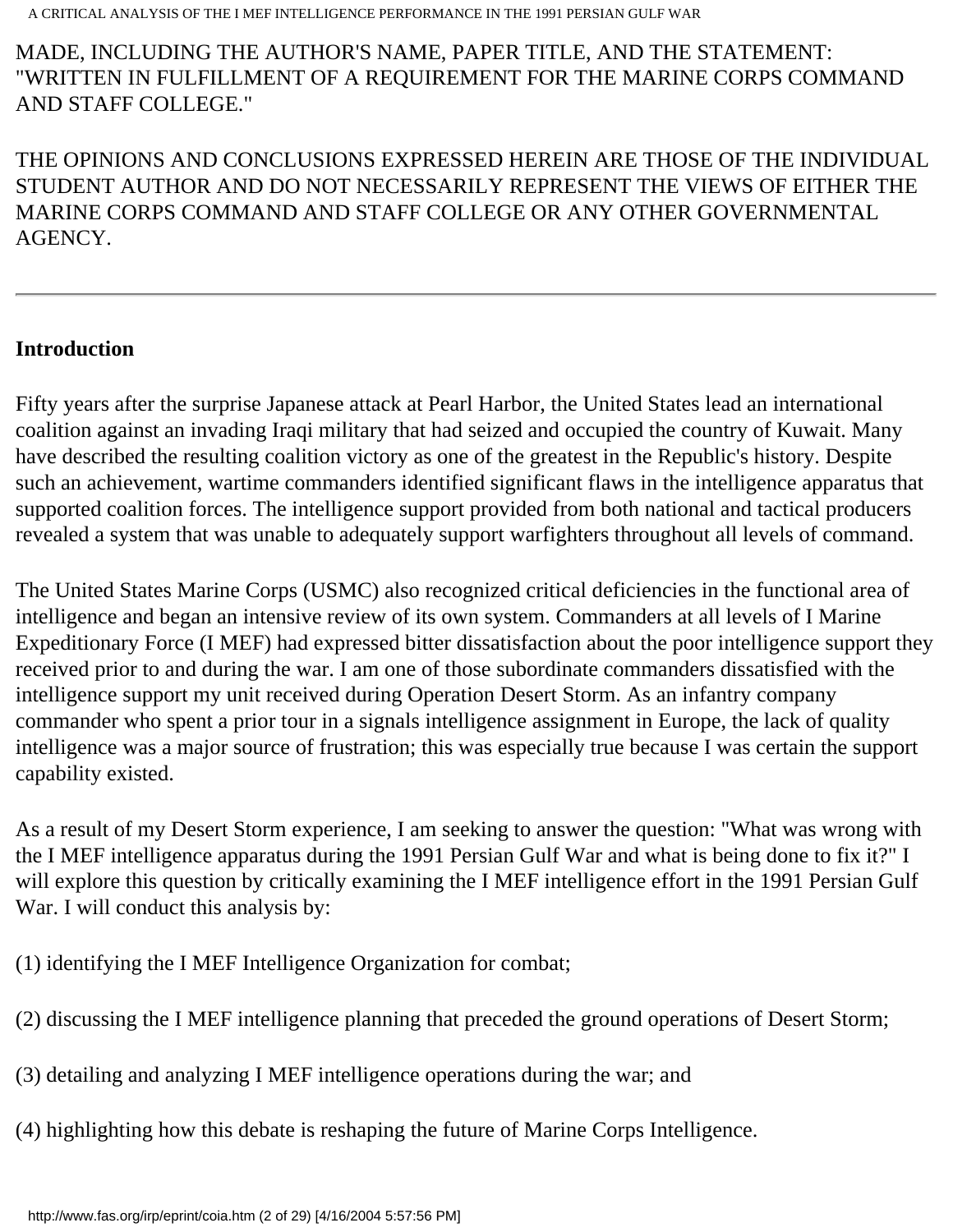The end product will bring together the various views on I MEF intelligence performance and compare them to the near and long term solutions the Marine Corps as a service is applying to the intelligence field today. In an attempt to ensure universal access to this study, I shall incorporate only unclassified source material into this paper. Additionally, since I was a part of the I MEF ground combat element during Desert Storm, I will focus this paper on ground intelligence operations.

## **Chapter 1**

## **I MEF ORGANIZATION FOR COMBAT: INTELLIGENCE**

One of the surest ways of forming good combinations in war would be to order movements only after obtaining perfect information of the enemy's proceedings. In fact, how can a man say what he should do himself, if he is ignorant of what his adversary is about? As it is unquestionably of the highest im portance to gain this information, so it is a thing of the utmost difficulty, not to say impossibility. $(1)$ 

## -Baron Antoine-Henri Jomini, *The Art of War*

What did I MEF bring to the table to begin "obtaining...information of the enemy's proceedings" in preparation for the ground offensive? In 1988, the Marine Corps, under direction of the then Commandant, General Alfred M. Gray, pooled all MEF level intelligence elements into a single entity called a Surveillance, Reconnaissance, Intelligence Group (SRIG). His primary purpose for the consolidation was to create an "organization where intelligence assets from throughout the MAGTF [Marine Air-Ground Task Force] would be formed into a cohesive, synergetic, vibrant collector, producer, and disseminator of intelligence." The SRIG's mission was: "to provide surveillance, reconnaissance, intelligence, counterintelligence, electronic warfare, air/naval gunfire liaison, tactical deception, and communications support to the MEF, subordinate MAGTF's, and other commands as directed." $(2)$ 

I MEF formed 1st SRIG in October of 1989 and, less than one year later, employed it in combat in the Persian Gulf.

The I MEF SRIG consisted of the following elements (see figure 1-1): a Headquarters Company, a Radio Battalion, a Force Reconnaissance Company, a Communications Battalion, a Remotely Piloted Vehicle (RPV) Company, an Air and Naval Gunfire Liaison Company (ANGLICO), and an Intelligence Company. By the start of Operation Desert Storm, 2nd SRIG, II MEF, had substantially reinforced 1st SRIG; this almost doubled the in-theater capability.

The concept of employment for the SRIG centered around a cooperative relationship between the SRIG Commander and the MEF G-2. The MEF G-2 is the staff officer responsible for the total intelligence support to the MAGTF from the direction of the intelligence effort to the final dissemination of finished products. The SRIG commander is required to properly man, equip and train his subordinate elements to ensure the rapid and effective completion of the intelligence cycle as planned for by the MEF G-2.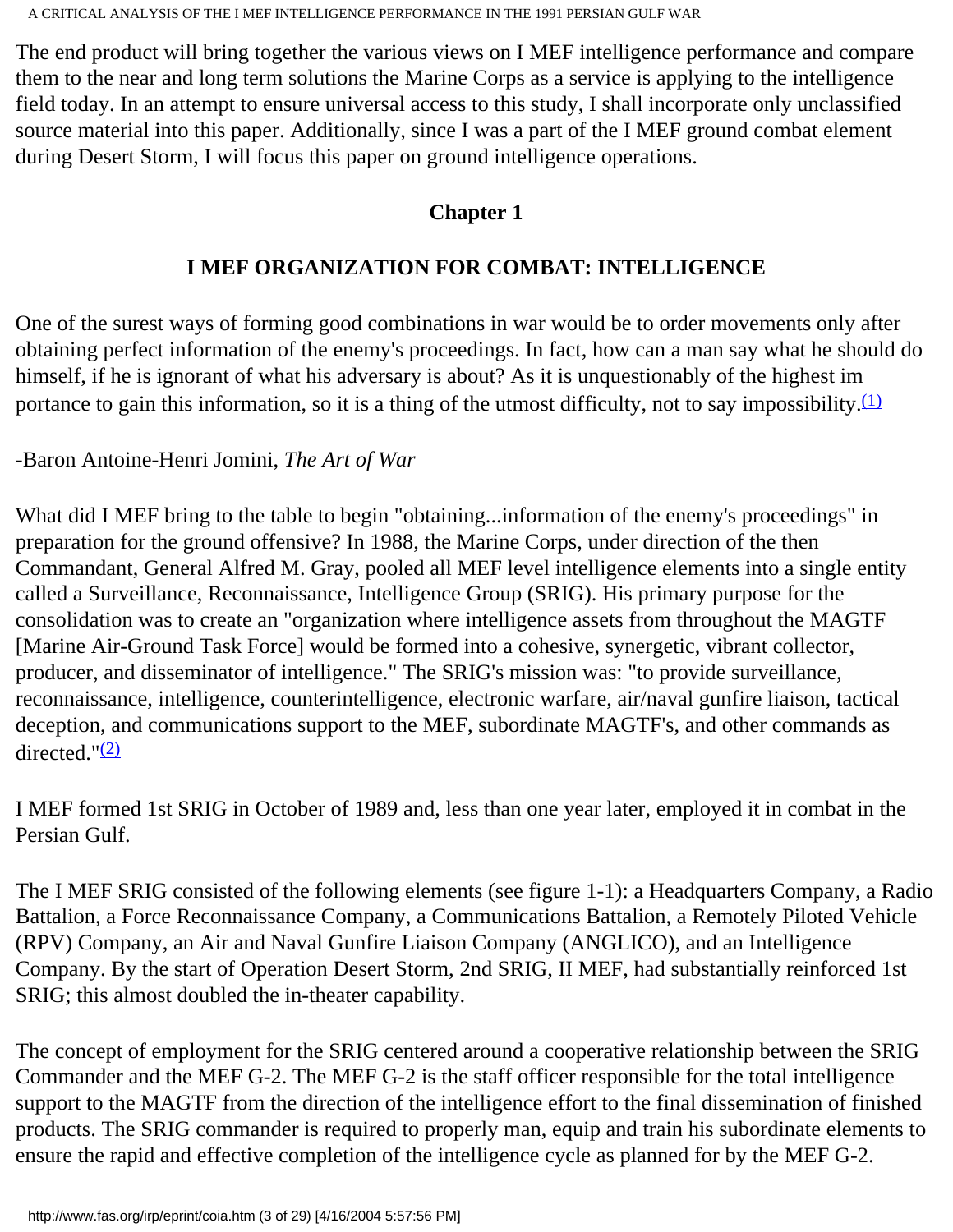## Figure 1-1: 1st SRIG Organization for Desert Storm

Paramount to understanding the state of affairs of the SRIG concept rests with doctrine. At the time of the Gulf War, no existing, sanctioned doctrine existed regarding the employment of the SRIG. On 12 October 1990, two months after the beginning of Operation Desert Shield, the Commanding General, Marine Corps Combat Development Command, signed the Coordinating Draft of FMFM 3-22 -- *SURVEILLANCE, RECONNAISSANCE, INTELLIGENCE GROUP (SRIG)* -- and subsequently staffed it throughout the Fleet Marine Forces (FMF) for comments and recommendations. None-the-less, the reinforced 1st SRIG that went to war in the Persian Gulf operated under a set of internal and external perceptions that varied (sometimes widely) between respective MEF commanders and staff officers due to this doctrinal void.

The Intelligence Company provides the key element of SRIG support to the MEF (see figure 2-1). While the other elements are primarily information collectors, those who developed the SRIG concept organized the Intelligence Company to conduct intelligence collection *planning, all-source fusion, and dissemination of intelligence to all MEF element*s. During the Gulf War, two elements of the Intelligence Company, the MAGTF All-Source Fusion Center (MAFC) and the Surveillance and Reconnaissance Center (SARC) figured prominently in the support provided to I MEF.

The Marine Corps created the MAFC (see figure 3-1) as a reaction to lessons learned in Beirut, Lebanon, during the early 1980's. While Marine Amphibious Units (what Marine Expeditionary Units were then called) were conducting peacekeeping operations in Beirut, national and theater intelligence sources showered them with overwhelming volumes

Figure 2-1: Intelligence Company Organization

Figure 3-1: MAFC Organization

of intelligence data. The MAFC's established purpose was "...to insure that intel available to the USMC would not overwhelm its ability to process it." $\frac{3}{3}$  It would be the hub where analysts turned raw information into intelligence. Raw data from national, theater, and tactical sources reflecting all disciplines of the intelligence field would flow into this central location. From there, MAFC analysts would process the data and disseminate it to the MEF command element and its major subordinate elements. The planned wartime strength of this organization was 117 officers and Marines. However, on 16 January 1991, the first day of the air phase of the campaign, the I MEF MAFC operated at less than 50 percent strength. Like the rest of the SRIG, this would to be the *MAFC's first field test*.

The proposed doctrine prescribes that a major information feed into the MAFC should come from the MEF SARC. Theoretically, after the MEF G-2 provides approved essential elements of information and other intelligence requirements, the SARC formulates a detailed collection plan and then oversees the associated collection tasking. Elements from units executing the collection plan (i.e., Force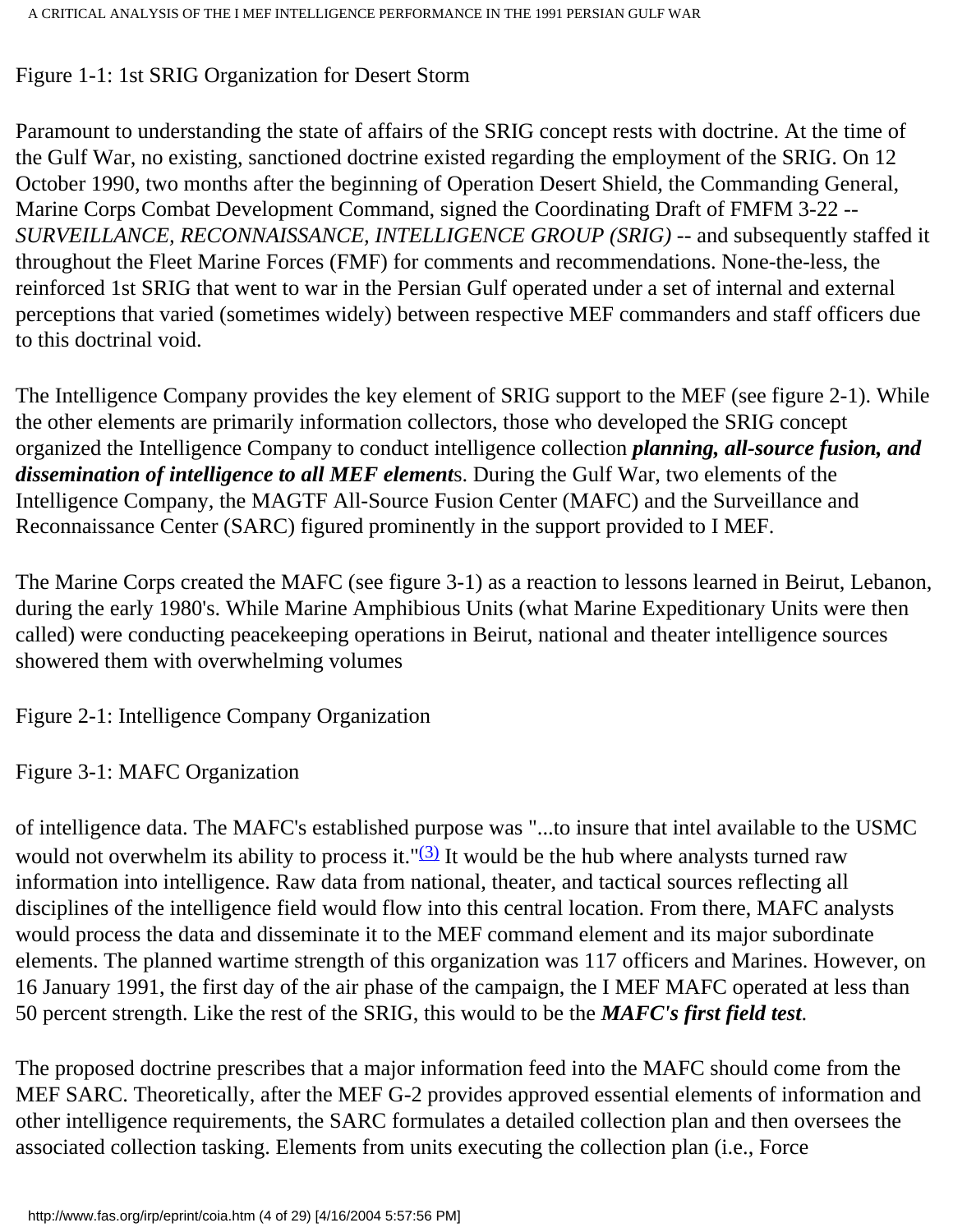Reconnaissance, Radio Battalion, RPV Company, etc.) man the SARC to oversee mission execution and to forward incoming information to the MAFC. The SARC concept was not new at the time of the Persian Gulf War.

### **Summary**

At the start of Desert Shield, the I MEF theoretical capability to conduct intelligence operations in theater appeared considerable. Despite no doctrinal foundation, the Marine Corps had recently created an intelligence based SRIG organization that appeared capable of providing commanders with credible combat support. Conceptually, supporting organizations would no longer overwhelm units with mountainous volumes of data because the MAFC would fuse the multi-source incoming information and provide the MAGTF with relevant intelligence products. However, the commanding officer of the embryonic 1st SRIG could not have possibly conceived the sheer magnitude of the task that the MEF Commander was about to lay before him. All the variables he was about to face in the joint, combined battlefield of Kuwait, would make intelligence support planning for Desert Storm an extremely difficult mountainous task.

## **Chapter 2**

# **I MEF INTELLIGENCE PLANNING FOR OPERATION DESERT STORM**

Lieutenant General Walter E. Boomer, Commanding General of I MEF, provided clear and unmistakable guidance to his intelligence planners. He believed the Iraqi indirect fire weapons, primarily corps level artillery, multiple rocket launchers and short range missiles, were the greatest threat to his attacking force. The sheer volume of Iraqi systems and, specifically, their capability to deliver chemical fires, concerned General Boomer before the start of the ground war. He directed the G-2 to develop and implement a collection plan based on this guidance. $(4)$ 

## **Requirements**

The requirements levied upon the I MEF G-2 and the 1st SRIG were immense. They had to support both their Commanding General's information requirements and those of the MEF subordinate elements who were about to conduct the single largest Marine assault since the Battle of Okinawa in 1945. I MEF (see figure 1-2) consisted of a ground combat element with two divisions (the 1st and 2nd Marine Divisions), an aviation combat element (ACE) that included a reinforced 3d Marine Air Wing which contained the equivalent of over two wings worth of aircraft, and a combat service support element that included the Force Service Support Groups of both I and II MEF.

Figure 1-2: I MEF Organization During Desert Storm

Besides the massive force, the attack plan changed less than two weeks before G-Day. What initially had been a one division obstacle belt breech with another following in trace had, on short notice, turned into a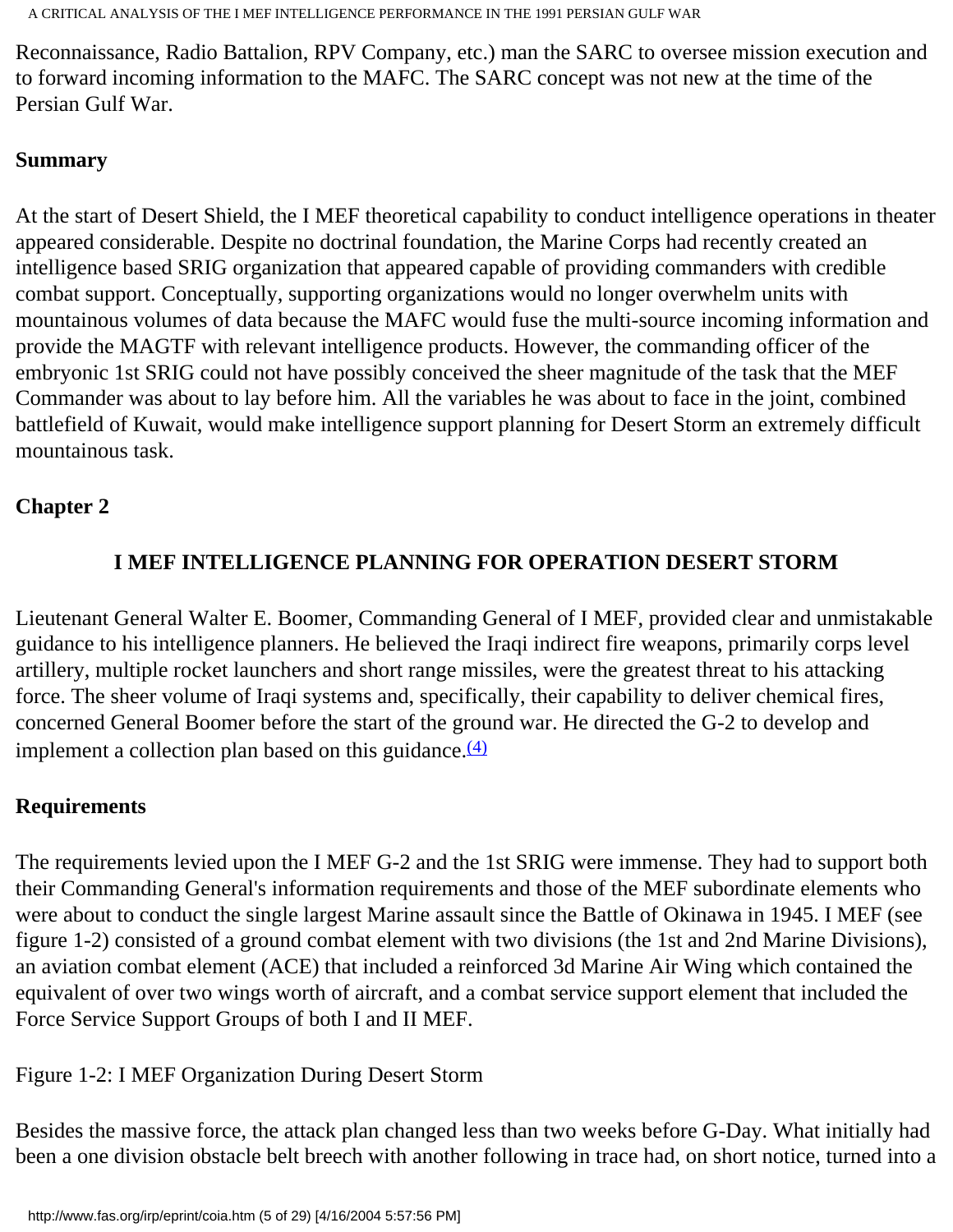two division abreast assault. $(5)$ 

The need for finding suitable breach sites had doubled, thus requiring a major refocusing and shifting of the intelligence effort.

The next higher headquarters' needs, requirements and capabilities exacerbated the difficult challenge facing the Marine Intelligence Community in Southwest Asia. The Central Command (CENTCOM) J-2 Staff was wholly unprepared to go to war when Iraq invaded Kuwait. When the CENTCOM J-2 Staff deployed into theater, it numbered less than 10 personnel on its rolls (although it grew to over 40 by Desert Storm). Additionally, this skeleton staff had no clear pre-planned intelligence architecture to guide the build up of in-theater collection and information resources. $(6)$ 

This lack of personnel and planning by CENTCOM created another problem for I MEF. Because of staff shortfalls, the J-2 tasked the components, including I MEF, as part of the newly developed Theater intelligence architecture, to provide "ground truth" reporting on respective areas and units in Kuwait. For I MEF, this meant conducting theater level situational analysis reporting on the area controlled by the Iraqi III Corps. The J-2 Staff, who was obviously having difficulty just meeting the day-to-day requirements of the CENTCOM Commander-in-Chief (CINC), had in effect become *a reliant consumer from rather than a supporting producer to the major subordinate commands*. [\(7\)](#page-24-6)

At the strategic level, the national intelligence community mobilized to provide CENTCOM with an unprecedented view of the battlefield. The Director of Central Intelligence established Watch Condition One during early August 1990; this directed virtually every national intelligence collection system to focus on the Kuwait and Iraqi Theaters of Operation. The assets allocated included satellites and airborne platforms for gathering imagery and signals intelligence (SIGINT) against Iraqi targets.<sup>(8)</sup>

Because of the vast, wide open spaces common in a desert environment, imagery became the intelligence source of choice. Every level of command in all the service components desired imagery to determine the Iraqi order- of-battle and lay down of forces in their respective zones of action. SIGINT, which would have normally satisfied a large number of tactical and theater intelligence requirements, was relatively ineffective because the Iraqi defenders in Kuwait communicated primarily through land lines.<sup>[\(9\)](#page-24-8)</sup>

In I MEF, requests for up to date, accurate imagery were constant and under the circumstances very difficult to satisfy.

### **Limitations/Restrictions**

Once the I MEF Staff and the SRIG began to operate in support of Operation Desert Shield, the effects of a lack of doctrine immediately became apparent. The parties concerned had to settle how the SRIG fit into I MEF's command, staff, and intelligence architecture. Unfortunately, the MEF staff and the SRIG leadership were unable to mutually define the association. As a member of the MEF staff recalled: the SRIG Commanding Officer wanted to be an operational commander who worked directly for Lieutenant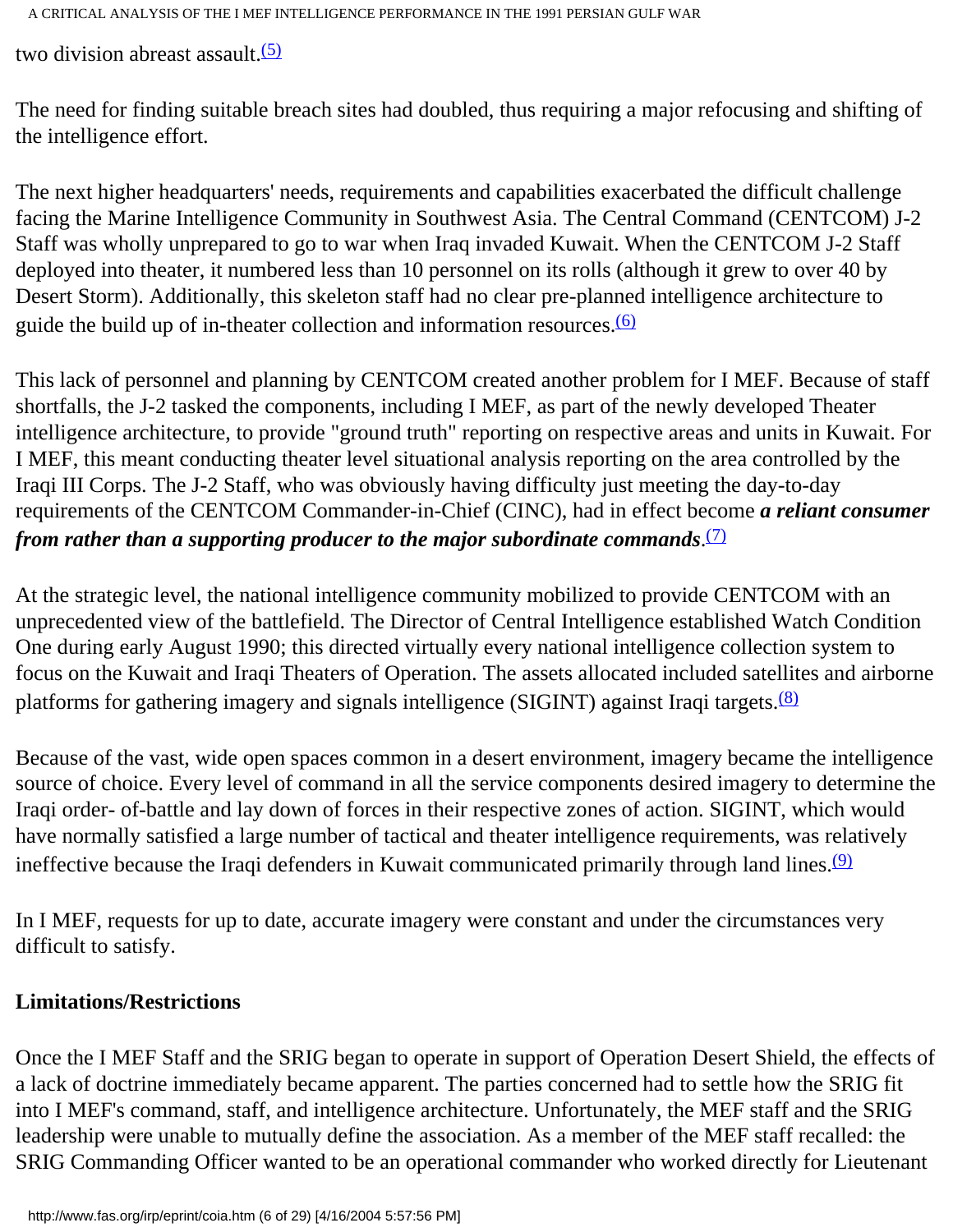General Boomer. The MEF staff saw the SRIG as more of an asset pool that supported the G-2's intelligence plan. $(10)$ 

Ultimately, the SRIG became a non-entity in the operational aspects of offensive ground warfare planning. The MEF staff simply reverted to the old way of doing business by ignoring the SRIG organizational chain-of-command altogether. Before the establishment of the SRIG, MEF intelligence agencies planned, trained, and operated within their respective specialties as independent functional entities with their operational tasking coming directly from the MEF G-2. This was generally how MEF intelligence units operated during Desert Storm. $\frac{(11)}{2}$ 

Circumstances in theater forced components to fulfill the vast majority of their intelligence requirements prior to Desert Storm primarily through the national architecture. This situation existed because General H. Norman Schwartzkopf, the CINC of CENTCOM (CINCENT), had established specific rules of engagement (ROE) in theater. These ROE restricted all cross boundary incursions into occupied Kuwait until after 16 January 1991, the beginning of Operation Desert Storm (i.e., the air phase of the campaign). This restriction nullified the use of virtually all available in-theater imagery and ground surveillance assets prior to the first offensive action. Tasking the national collection assets became another major problem for I MEF. To access national assets, the I MEF G-2 had to have all requests for national support validated by the CENTCOM J-2 Staff. The J-2 had to balance the requests of each major command against the CINC's current focus of effort. These circumstances placed all service commands in fierce competition for the thin pool of support. Initially, the air phase of the campaign had top priority. Until the beginning of the ground phase of the war, I MEF's ground combat concerns were at the bottom of the priority listing. Unlike the other services, I MEF had no other avenue through the service chain to obtain national support. $(12)$ 

There was an equally intense internal competition for the MEF's focus of support. The MEF was directing most of its intelligence effort to promoting targeting for the prosecution of its own in-zone battlefield preparation by the ACE. So focused was the MEF on attriting the Iraqi III Corps prior to G-Day, that RPV's never flew in support of the 1st or 2nd Marine Divisions until seven days before starting ground operations (G-Day minus 7).

The MEF G-2 organized the SARC, the entity established to support intelligence collection for the ground war, after Desert Storm had actually commenced (16 Jan 91). Previously, little thought had gone into who would man and lead it, and how it would function. In the SRIG concept (FMFM 3-22 coordinating draft), the SARC is a pre- established, functioning organization that the SRIG commander has trained and prepared for war. As a result of this late beginning, *no coherent concept of employment was developed* that efficiently and effectively made use of the existing organization. As a by-product, most of the intelligence asset employment occurred in a piecemeal manner with tasking coming directly from the G-3 (Operations and Plans) vice the  $G-2$ .  $(13)$ 

In the MAFC, which was working directly for the MEF G-2, an information bottleneck evolved as the air phase of the campaign began. The Analysis and Production (A&P) Section received an average of 3000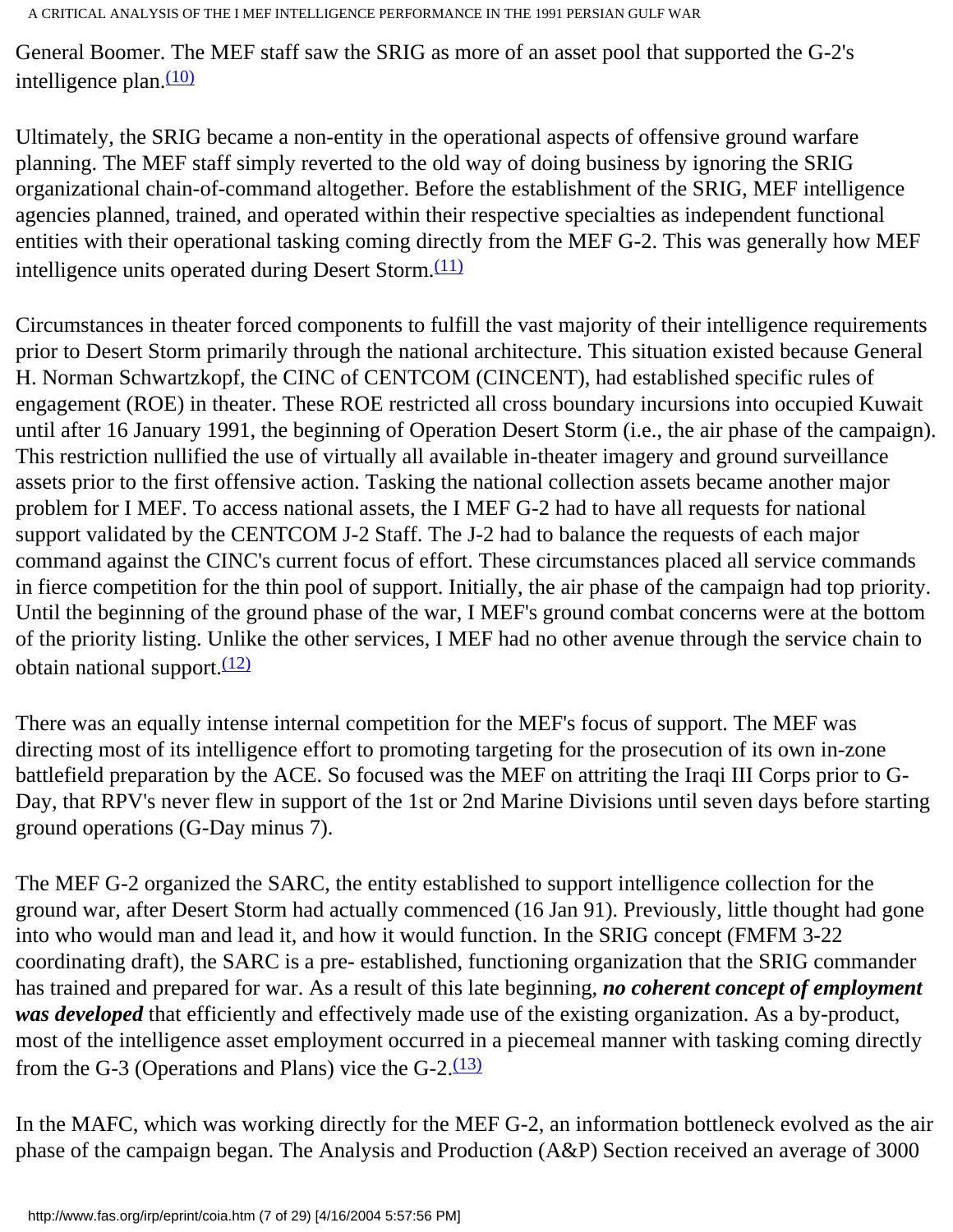individual reports a day from national, theater and MEF intelligence support agencies. A&P was, in theory, supposed to analyze the multi-source incoming information and produce a fused all-source intelligence product on the enemy situation for the MEF Command Element and its subordinates. With A&P manned with somewhere between 20-24 personnel (less than 50 percent as proposed in FMFM 3- 22 coordinating draft), the section became little more than a "repository" of incoming information. The *analysis function never really existed* as analysts focused their efforts on "bean counting" and plotting enemy positions on maps. $\frac{(14)}{2}$ 

A&P did what it could to simply sort through and plot the incoming bits of information. Thus, the MEF staff acquired a fairly good picture of the enemy situation, but provided very little information to its subordinate commands. $(15)$ 

As noted previously, the CINC, by his overflight and ground reconnaissance ban, fully restricted I MEF from exploiting the potential of organic and theater intelligence resources. In addition, at the request of Special Operations Command (SOCCENT), the CINC established a restrictive zone between the Kuwait Border and I MEF which denied I MEF access to Iraqi deserters and Kuwaiti expatriates who were streaming across the border. Even after SOCCENT captured the deserters and put them into enemy prisoner of war (EPW) camps, the CINC still denied I MEF access until late December 1990.<sup>(16)</sup>

Seven months prior to Operation Desert Storm, the MEF G-2 could have tasked VMFP-3, the Corps' sole tactical reconnaissance squadron, to provide timely, hard copy, wide area coverage imagery on specified targets. However, this was no longer an option: because of end of service limitations associated with the RF-4 airframe, the Marine Corps deactivated VMFP-3 two weeks before the beginning of Operation Desert Shield! Therefore, the MEF Commander could acquire suitable tactical, wide area coverage imagery only if the CINC directed some of the theater assets away from supporting pre-G-Day air operations.

### **Summary**

The intelligence planning considerations were extensive for the MEF G-2. Those in Marine intelligence were extremely challenged to meet the support requirements emanating from all command levels because of the immaturely developed SRIG organization and considerable in-theater limitations and restrictions. As the date for ground operations approached, Lieutenant General Boomer, his staff, and the MEF major subordinate commanders sought to mitigate the existing limitations and restrictions to increase intelligence collection and dissemination. Although the MEF G-2 was beginning to satisfy some intelligence requirements by the start of the air phase of Desert Storm, significant obstacles still existed as intelligence operations reached their peak during the ground phase of the campaign.

## **Chapter 3**

## **I MEF INTELLIGENCE OPERATIONS DURING DESERT STORM**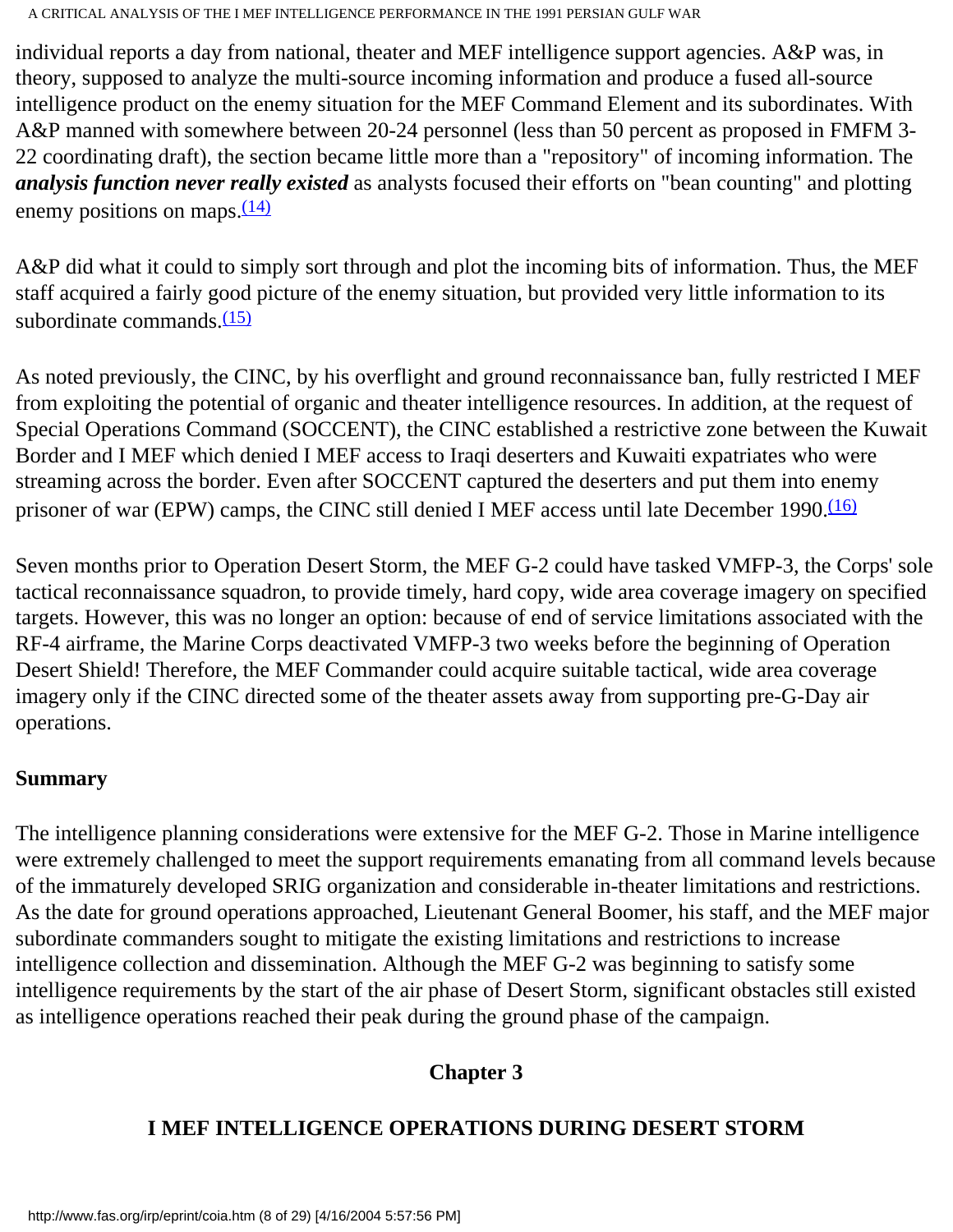Once Operation Desert Storm commenced on 16 January 1991, the potential existed for increasing the intake of quality intelligence support to the MEF. Theoretically, unrestricted intelligence operations appeared probable; however, significant restrictions still existed. Nonethe- less, as the air phase continued, the enemy situation on the ground became progressively clearer for some within I MEF.

With the CINC and the I MEF Commanding General concentrating most of their attention on conducting air operations, both focused most of their in-theater intelligence collection assets on that end. General Schwartzkopf directed most of his attention to reducing the Iraqi center of gravity, Saddam Hussein's highly centralized system of command and control. $(17)$ 

Lieutenant General Boomer concentrated his intelligence activities on supporting the ACE's efforts on reducing the Iraqi III Corps artillery, missiles, and nuclear, chemical and biological (NBC) threats. Not until five to seven days before the start of the ground phase of the campaign did the focus shift for both generals. Because of the scant intelligence support that had been flowing to ground commanders prior to then, this late shift in focus would be a key source of friction between the MEF staff and the maneuver divisions throughout the operation.

### **Collection**

With the national and theater collection assets focused on the CINC's priorities, the MEF commander had to maximize the collection capabilities of his organic assets. There was information flowing into the MAFC from national sources, but nearly all of it focused on Iraq and not in I MEF's sector of the Kuwait theater of operation, i.e., the Iraqi III Corps area. $\frac{(18)}{2}$  $\frac{(18)}{2}$  $\frac{(18)}{2}$ 

**Imagery**. Hard copy, up to date imagery was in short supply throughout both Deserts Shield and Storm. During this period, a significant volume of imagery flowed into the theater from national sources both before and after 16 January 1991, but very little of it was of value to MEF decision makers. Most of the national imagery that reached the MEF and its subordinate elements was "not current enough to satisfy most operators."<sup>(19)</sup>

As a 1st Marine Division G-2, Analysis Section Officer stated: "We received a multitude of imagery products...a few were useful and many were of no assistance." Most imagery products came to the 1st Marine Division G-2 unevaluated. They often lacked reference grid locations, north arrows, photo interpreters' analytical annotations, and image dates. $(20)$ 

The MEF G-2 believed hard copy, high resolution imagery focused on the Iraqi III Corps was available from national sources but the CINC's J-2 and his Staff were not consistently distributing the products. In a desperate move, the MEF G-2 sent two officers back to Washington, D.C. to search for any current and available imagery on the Iraqi III Corps. They located a large volume of imagery from national level sources focused on the MEF's zone and personally brought it back to the MEF for use and dissemination. $(21)$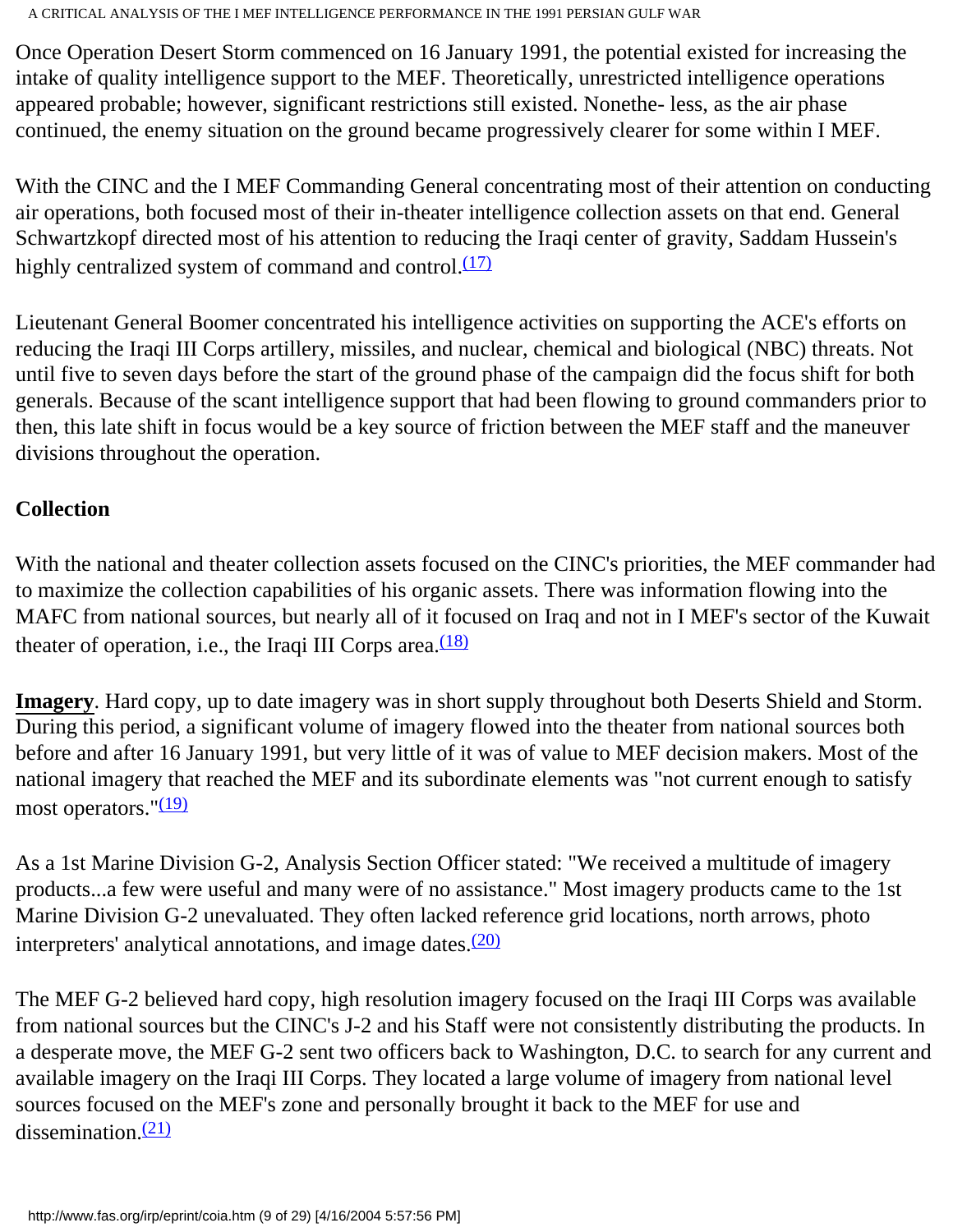Once Desert Storm began, I MEF used the RPV very effectively to support the information needs for pre-G-Day battlefield shaping operations. This meant, however, that Pioneer RPV's did not fly in direct support of the Marine division commanders until just prior to the start of the ground phase of the war. Still, when the MEF sent the RPV's to support the divisions, the respective staffs put them to very productive use both for last minute planning and for supporting ground operations after G-Day. $(22)$ 

Although both the MEF and the divisions extensively employed the RPV's, the system could not fill the hard-copy imagery void. The RPV's collected "narrow field of view" video images onto cassette tapes. The ground station operators could copy the tapes, but the RPV Companies maintained only a limited capability to do so. In addition, once a unit had a tape, they would have to possess a compatible video tape player (VHS) to view it, but such VHS players were in very limited supply in the Persian Gulf. Even if tape players were available, the raw video was of little value without a trained ground station operator to interpret the running mission data (location, direction, etc.), however they were not normally available at the division level and below. $(23)$ 

**HUMINT**. Because of the ROE restrictions and the lack of access to enemy deserters, I MEF was not able to maximize HUMINT assets to support planning for G-Day operations. But a change occurred in late December when I MEF took over the SOCCENT zone along the border from Central to Eastern Kuwait. SRIG Marines from 1st Force Reconnaissance Company and Interrogator-Translator and Counter-Intelligence Teams relieved the Special Operations Forces in the border observation posts (OP's) immediately after the boundary change. These OP's provided the most current and accurate pre-G-Day information available on the Iraqi units opposite I MEF. Deserting enemy soldiers provided the first indications that the Iraqi obstacle belts were not as formidable as expected. The EPW reports coming from the OP's also provided invaluable insight as to the effectiveness of deception operations and to the state of Iraqi front-line morale. $(24)$ 

Although the CINC lifted most ground associated cross border restrictions immediately after the beginning of the air phase of Desert Storm, he still prohibited cross border ground reconnaissance operations until just immediately (nearly three days) before G-Day. When the CINC lifted the last prohibition, the only intelligence collection elements to conduct cross boundary operations were Division Reconnaissance Teams (which crossed the border at G-Day minus 3). The actions of these teams, coupled with imagery that was now trickling down from the MEF, verified the poor state of Iraqi defenses in the first obstacle belt. $(25)$ 

**SIGINT.** Although the Iraqi III Corps radio communications were relatively low key for several months, there was a small increase in enemy tactical communications immediately after the start of Desert Storm. Through 1st Radio Battalion's Mobile Electronic Warfare Support Systems (MEWSS) which were well forward, they were able to make a limited intelligence contribution through communications intercept. $(26)$ 

The MEWSS were deficient, though, in their ability to conduct direction finding (DF). Their outdated DF equipment was of such poor accuracy that the MEF was unable to use the locations provided for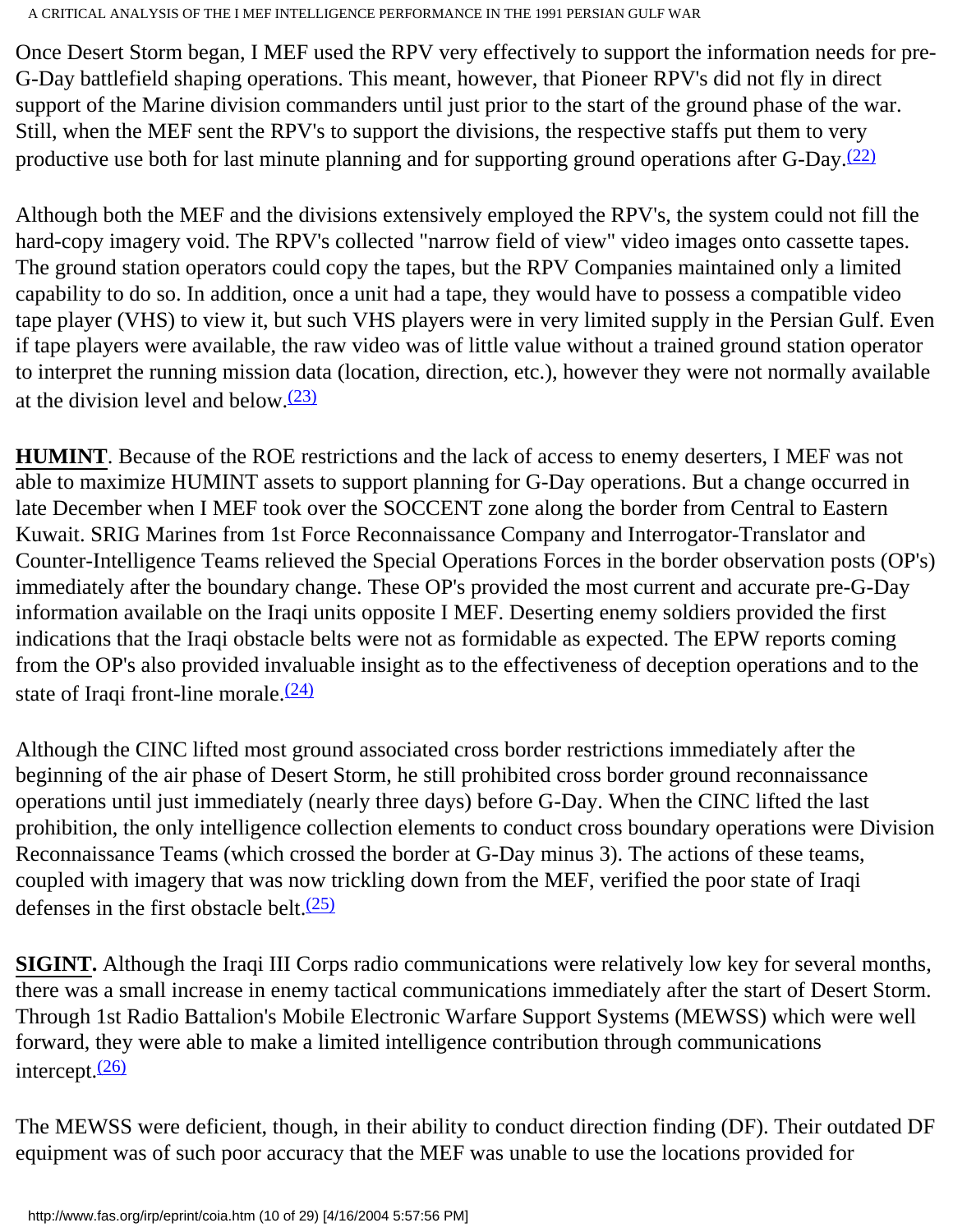targeting. $(27)$ 

**The ACE***.* With the ACE's loss of VMFP-3, its ability to contribute to the ground intelligence collection effort was limited. Traditional pilot debriefings during the air phase were of some positive value to ground commanders. The MEF G-2 did attempt to have the ACE air drop ground motion sensors along the Kuwait Coastal Highway during the air phase. However, the CINC's restrictions on U.S. aircraft flying under 10,000 feet due to the surface-to-air missile and anti-aircraft artillery threat precluded the ACE from providing the support. Fortunately, Kuwaiti pilots were not under the same restriction. The MEF G-2 coordinated with them and they deployed the sensors at altitudes under 3000 feet. One major success from this should be noted: these sensors were the first system to detect the Iraqi withdrawal out of Kuwait City after the ground war began. $(28)$ 

### **Processing**

The Analysis and Processing Section of the MAFC had a limited ability to process the staggering number of incoming pieces of datum. During ground phase of the war, the volume of incoming traffic jumped from a pre-G-Day average of 3000 messages per day to upwards of 6000 to 8000 per day after G-Day. $(29)$ 

The MEF needed a significant number of analysts and capable data processing systems to adequately process such a large number of reports. Compounding an already existing problem, on 14 February 1991, the I MEF Command Post (CP) split into two sections: a forward and a main CP, with 180 kilometers between both elements! $\frac{(30)}{20}$  $\frac{(30)}{20}$  $\frac{(30)}{20}$ 

With this relocation, the A&P section experienced a commensurate split of its limited assets. Now, the A&P section had to support two separate command posts with half the personnel at each location and double the incoming information. $(31)$ 

The systems support was equally as vexing as the manpower issue. There were four data-base management systems brought into theater to support the G-2, I MEF. Both the Intelligence Analysis System (IAS) and the Intelligence Analysis Center (IAC) never worked and consequently MAFC analysts never used them. IAS was still in the developmental phase at the time of the Gulf War and MAFC personnel were relatively untrained in its operation. IAC was an outdated system that had out lived its usefulness. Analysts used the Swifthawk System only as a Top Secret/Special Compartmented Information word processor. The only system serving as a functioning data base was the Intelligence Database Management System, an old, obsolete design that provided the best order of battle data available to the MEF. While this system was functional, the subordinate element G/S-2's could not access its data, and it was not compatible nor linked with other theater or national data base systems. $\frac{(32)}{2}$ 

Although little time existed for analysts of the A&P

Section to do anything but read messages and plot enemy situational details on maps, they did manage to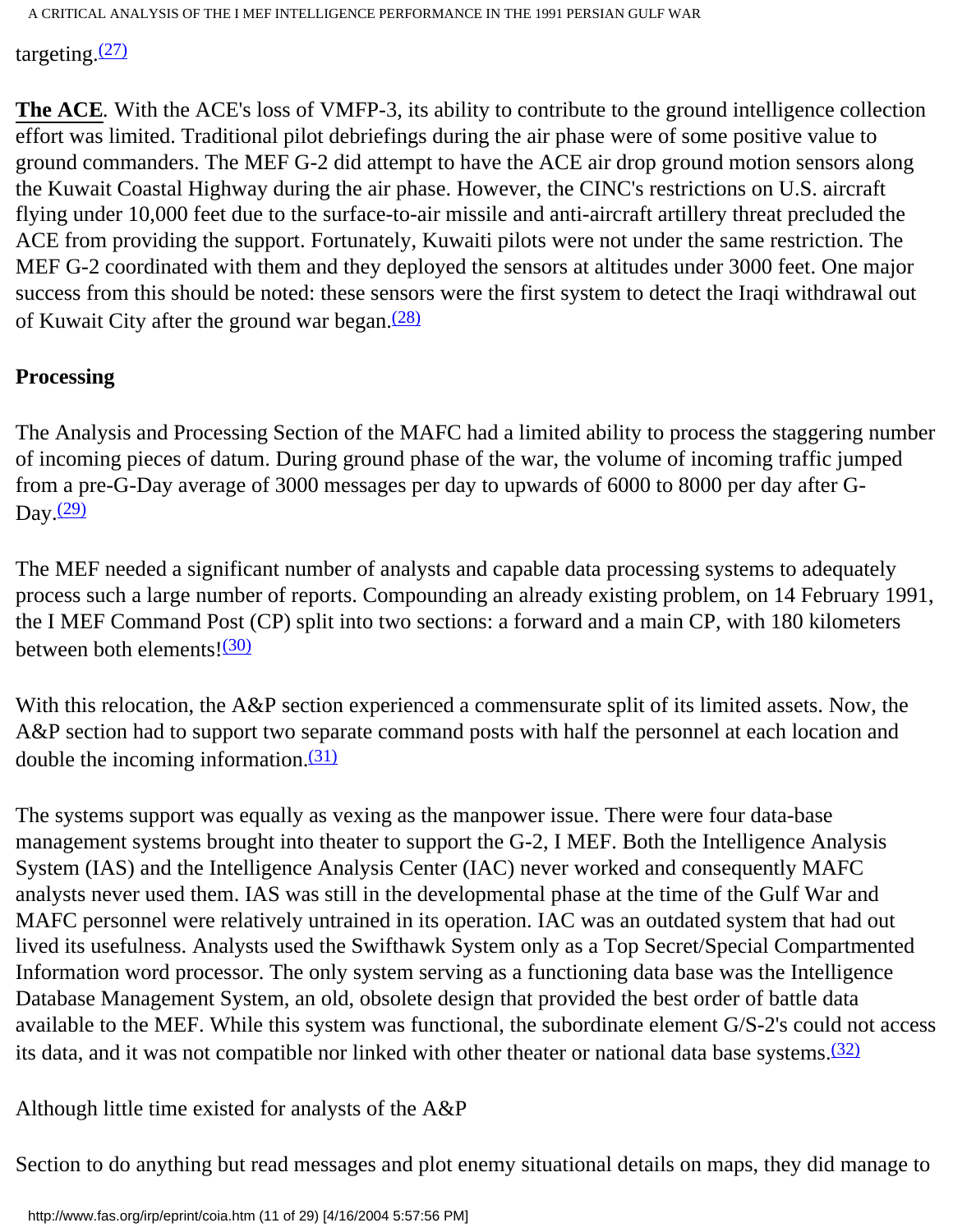provide a daily intelligence summary to all MEF major subordinate elements. However, this product was of limited value to many who received it. Division intelligence personnel described these reports as consistently containing a multitude of glaring inaccuracies, to include incorrect grid coordinates, misidentification of units, and misdated information. $(33)$ 

## **Reporting**

Intelligence dissemination was a constant difficulty for I MEF throughout the war. Officers of the I MEF G-2 blamed the dissemination problem primarily on the physical separation between the MEF command post and it's major subordinate units. Also, they implicated the inferior and unreliable communications architecture supporting the G-2's dissemination process. Regarding the physical separation, the G-2, I MEF, possessed only 25 percent of its allocated vehicle support. Due to this vehicle shortage, several individuals involved with I MEF intelligence stated they were unable to push out hard copy imagery to the major subordinate elements with any acceptable regularity.<sup>(34)</sup>

It seems logical, though, that the divisions and the Force Service Support Group, all of which had fleets of vehicles available, would have eagerly picked up any available intelligence products from the MEF G-2.

Regarding the communications support, the MEF maintained a Local Area Network (LAN) that kept them connected with their major subordinate elements. This system was slow and very prone to being backed up when the message load increased. This limitation ultimately led analysts to deem it unreliable during the high volume information periods during the ground war. LAN by default was used primarily to pass intelligence summaries back and forth every twelve hours[.\(35\)](#page-26-13)

To pass time sensitive, perishable information, the MAFC had to rely on single channel high frequency (HF) radio. Intelligence officers labeled the HF as unreliable as well as slow. $(36)$ 

Operators would have to pass individual messages over encrypted radio nets and the individual receiving the traffic would record each word by hand on message pads. Radio operators would have to repeat this process down each level of command. This "Stovepipe" method of dissemination through every level of command was extremely slow and very inefficient.<sup>[\(37\)](#page-27-0)</sup>

### **Summary**

Although the CINC significantly relaxed pre-G-Day restrictions by the start of Desert Storm, many obstacles still existed to hamper intelligence support within the MEF. CINC imposed cross border restrictions remained a reality until the actual beginning of ground combat operations. Additionally, manpower and systems support issues within both the MAFC and the CENTCOM J-2 greatly contributed to the dissemination bottleneck hampering the entire in-theater MEF intelligence effort. Despite the higher headquarters' somewhat debilitating impact upon the MEF G-2's ability to provide support, the genesis of most problems were a product of self inflicted, internal problems that were years in the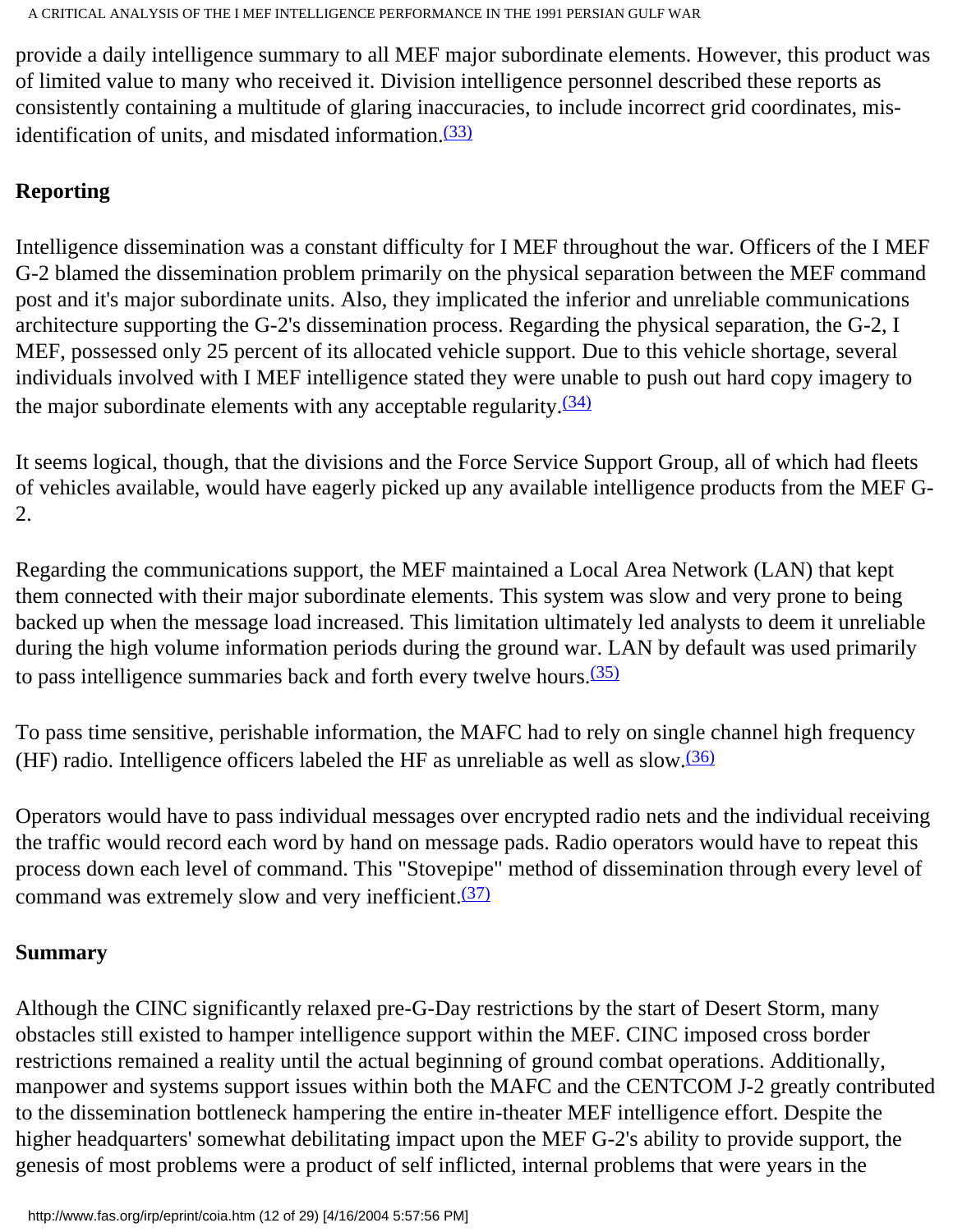making.

## **Chapter 4**

### **I MEF INTELLIGENCE PERFORMANCE ANALYSIS**

The Marine Corps did not prepare its intelligence apparatus to support the MEF as a separate element in a joint, combined land campaign. Almost all the existing Marine Corps doctrine dealing with intelligence operations (FMFM 3-20 -- *Commanders Guide to Intelligence*, FMFM 2-1 -- *Intelligence*, etc.), focused primarily on the MAGTF fighting as an element of a Naval force. Fighting as part of a Navy-Marine Team, the MAGTF would have direct access to the national as well as theater intelligence architectures through the Navy. In addition, a naval task force provides an enhanced communications capability that is only available to Marine intelligence personnel when working out of a command and control configured ship's Joint Intelligence Center.

The SRIG in theory was to provide the MEF Commander, through enhanced organization and training, proficient and properly equipped analysts to ensure rapid completion of the intelligence cycle.<sup>[\(38\)](#page-27-1)</sup>

Two years after fielding the first SRIG, the vision of General Gray had not come to fruition. The major single point of failure was the MAFC. The SRIG had improperly equipped, minimally manned and poorly trained the MAFC. Although MAFC personnel did the best they could with the tools provided, it was not ready to support such a large scale operation as Desert Storm.

After the 1991 Persian Gulf War, some intelligence officers implicated their commanders (primarily at the regimental level and below) and other staff officers for not understanding how the G/S-2 really did their jobs. Most of this type of criticism came from intelligence officers who felt operators wrongly attacked them for their performance in the Persian Gulf, or from those who felt commanders were a major part of the problem. $\frac{(39)}{2}$  $\frac{(39)}{2}$  $\frac{(39)}{2}$ 

Whatever the case, the maneuver tactics preached in FMFM-1, *Warfighting*, can only be a reality if commanders are extremely competent in every aspect of employing their organizations in combat. Those that are only skilled in maneuver will eventually fail because they will disregard the concerns of such critical areas as intelligence and logistics, the results of which will cause them to fight blindly and without endurance.

The post-war performance analysis from Lieutenant General Boomer and from Major Generals J.M. Myatt and William Keys, the Commanding Generals of 1st and 2nd Marine Divisions, were equally critical of I MEF intelligence support. General Boomer stated that [the MEF staff] led subordinate commanders to believe that they were "...going to get some marvelous stuff..." from national satellite imagery sources, but what the MEF provided never measured up to their expectations. Hence, they wanted to know why. $\frac{(40)}{2}$  $\frac{(40)}{2}$  $\frac{(40)}{2}$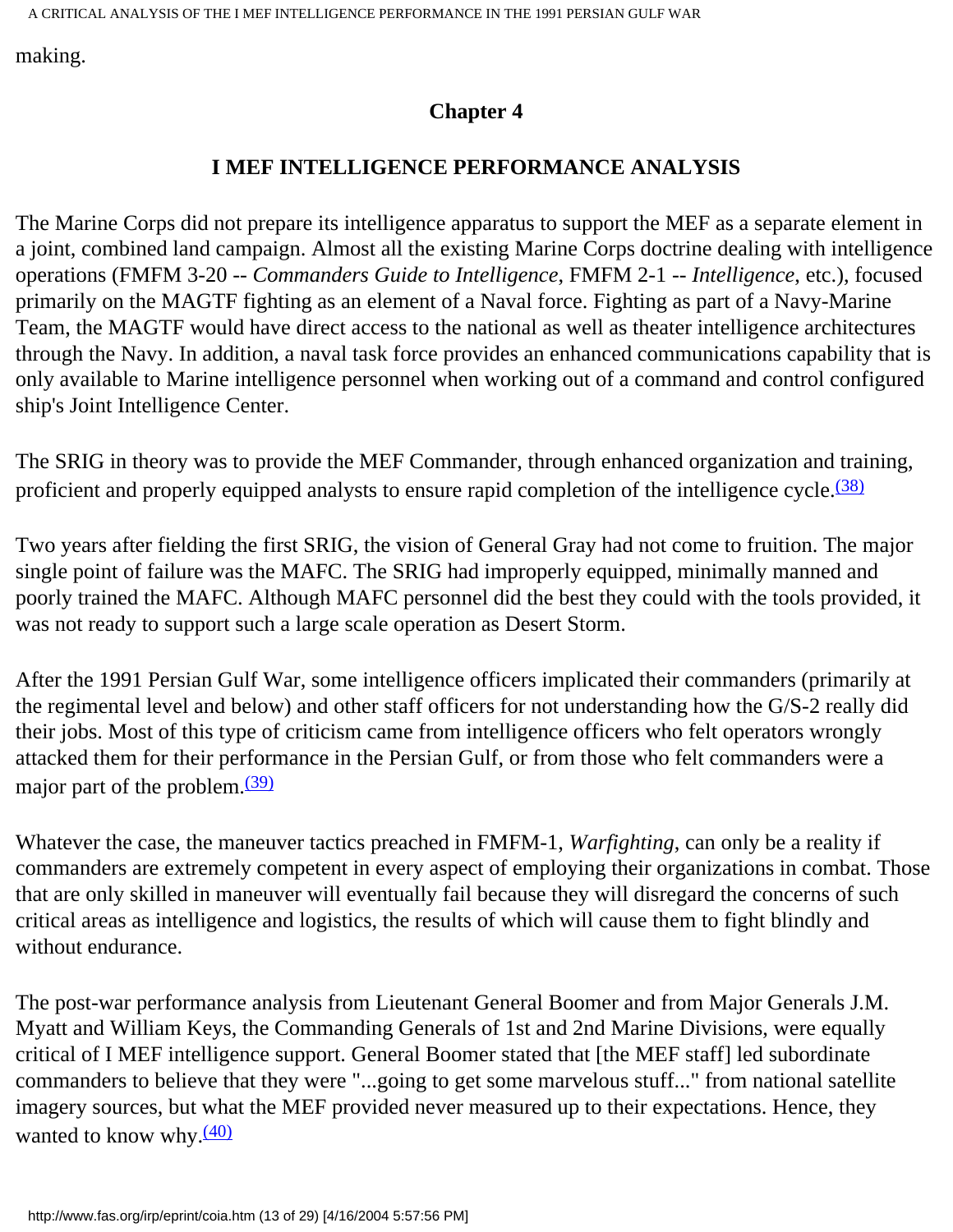*Both Major Generals Myatt and Keys believed the intelligence community erroneously depicted the Iraqi's as being "ten feet tall" or "monsters" when they really were just the opposite -- demoralized and neglected individual foot soldiers. Major General Keys believed this inaccurate depiction made his forces "more gun-shy" going into the battle than they should have been. He also stated he did not receive [from I MEF] enough "front-line battle intelligence" to support his combat operations.[\(41\)](#page-27-4)*

*Although Major General Myatt recognized the inaccurate depiction of the Iraqi's, he didn't believe this view was all bad. In an interview with Naval Institute Proceedings after the war, Myatt stated because they believed the Iraqi's to be ten feet tall the 1st Marine Division prepared to fight someone ten feet tall. He was more critical of the volume and quality of imagery reaching the division, which he believed was poor. Most of the imagery, when it did reach the division analysts, appeared to be "third and fourth generation copies" that were very difficult to read and analyze. He also stated during a debrief with the Marine Corps Battlefield Assessment Team that too many intelligence officers were enamored with national systems, yet did not understand how to employ [collection] assets organic to the MAGTF.[\(42\)](#page-27-5)*

#### *Summary*

*I MEF did not have the doctrinal foundation and existing structure in place to effectively fulfill the intelligence needs of a two division MEF engaged in a land campaign. Although they did the best they could, the MEF G-2 and the 1st SRIG could not adequately adapt and respond to meet commander's needs throughout all levels within the MEF. With sharp criticism coming from both the I MEF commanders and from the intelligence community, the Marine Corps needed to conduct a penetrating examination of the I MEF intelligence apparatus and resident service level structure to correct the deficiencies that existed during the 1991 Gulf War, and this is what the Corps proceeded to do.* 

#### *Chapter 5*

# *WHERE DOES THE MARINE CORPS GO FROM HERE?*

*Immediately after the end of the Gulf War, the Marine Corps embarked upon a two pronged examination of its intelligence apparatus. The first set of analysis were internal examinations spearheaded by career intelligence officers. These studies examined the effectiveness of intelligence support within I MEF. They focused primarily on the functioning of the intelligence cycle and how it supported MEF staff planning. They began one day after the 28 February 1991 Desert Storm cease fire! They then continued after forces returned to CONUS. Input for these internal evaluations came primarily from intelligence officers at the MEF headquarters and down to the battalion level, and from division and regimental commanders and their respective operations officers.[\(43\)](#page-27-6)*

*The basic conclusions were:* 

*(1) Intelligence support to I MEF during Desert Storm adequately supported the MEF staff but did not fulfill the needs of tactical units (division and below) in a timely manner.*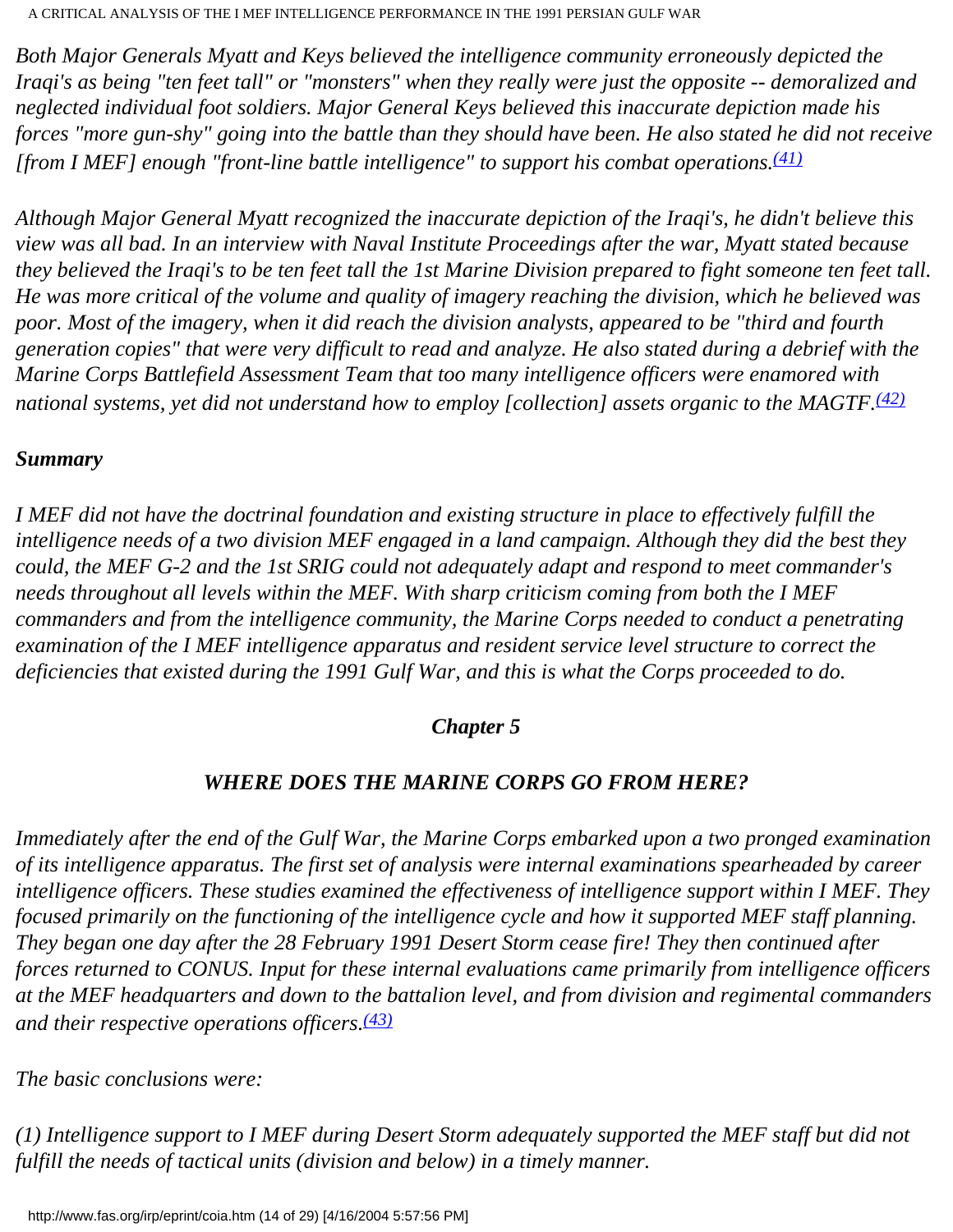*(2) Imagery support was inadequate.* 

*(3) Processing and dissemination of combat information and all source intelligence of immediate tactical value were inadequate.* 

*The predominant factors contributing to these shortfalls were insufficient personnel and physical resources, and constraints imposed by operating in a joint environment[.\(44\)](#page-27-7)*

*The Department of the Defense, Inspector General (IG) conducted the second leg of this examination. At the request of the Commandant of the Marine Corps, the IG evaluated the Marine Corps in relation to the other services and intelligence agencies so as to acquire an external, higher level perspective.* 

*This report, provided to the Commandant of the Marine Corps on 24 September 1993, identified the following six deficiencies in Marine Corps intelligence:* 

- *(1) Inadequate doctrinal foundation;*
- *(2) shortcomings with the intelligence occupational field;*
- *(3) insufficient tactical intelligence support;*
- *(4) insufficient joint manning;*
- *(5) insufficient language capability;*
- *(6) inadequate imagery capability[.\(45\)](#page-27-8)*

*In March 1994 as a result of these examinations of Gulf War intelligence, the Marine Corps approved and subsequently began to implementing a series of changes and improvements to its intelligence structure. The Corps' leadership developed a plan seeking to 'revitalize and professionalize' the intelligence community and service architecture as a whole.[\(46\)](#page-27-9)*

## *Doctrine*

*In "The Plan" (as it will be referred to in this chapter), the Corps' leadership recognized that the lack of a doctrinal framework contributed to the problem; hence, developing an appropriate doctrine was fundamental to rebuilding the Marine Corps intelligence infrastructure.[\(47\)](#page-27-10)*

*The doctrine developed must address the multi-faceted role Marine forces could play in both amphibious operations and sustained operations ashore as part of a naval task force or separate from it, in both a*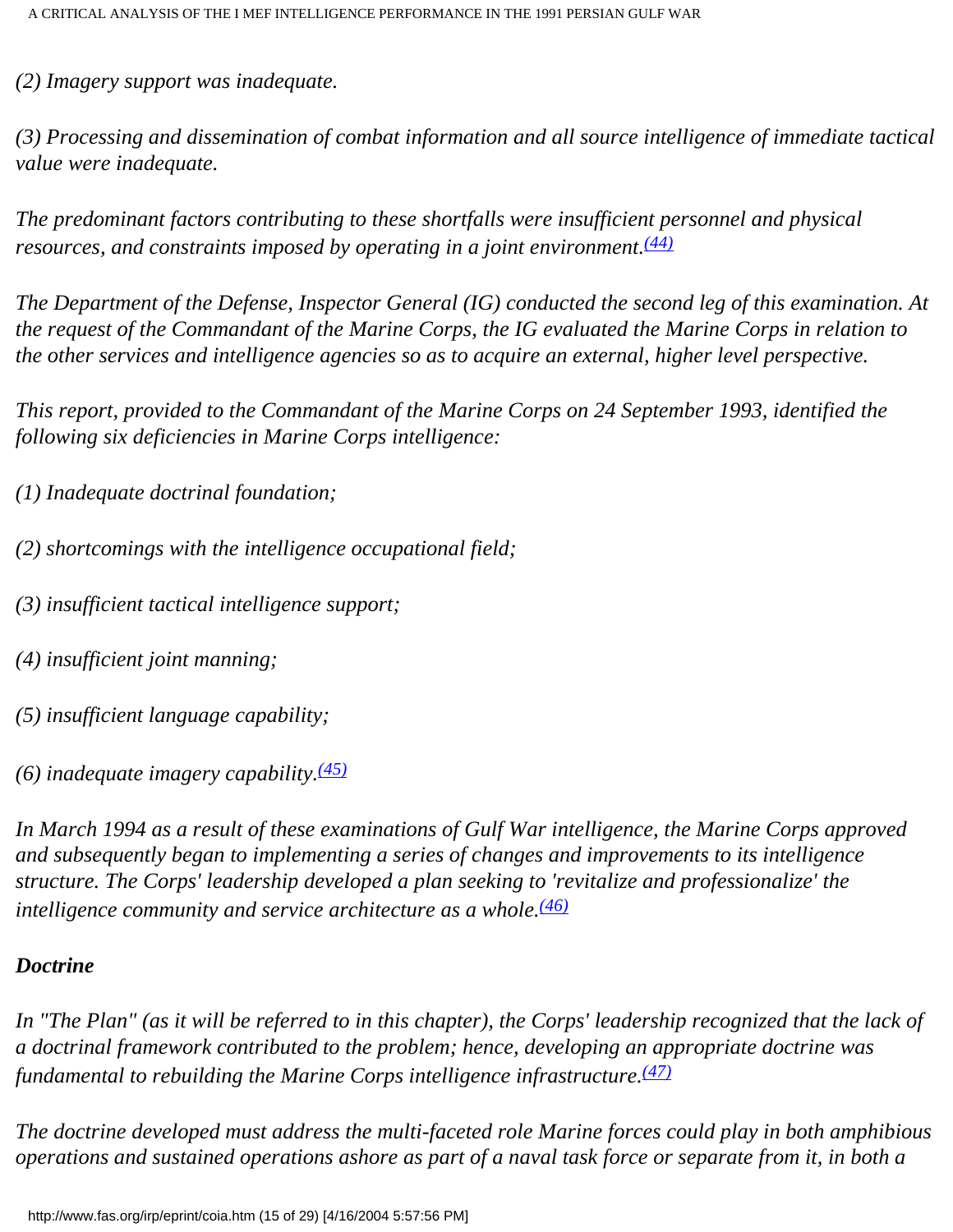*joint and combined environment. In addition, this doctrine must be interchangeable with joint intelligence doctrine because all future combat operations will undoubtedly be multi-service.* 

### *Organization*

*The Plan discusses specific increases to existing structure. For instance, the numbers of personnel assigned to infantry battalions and regiments will be increased to "process and integrate...intelligence products received" from the MAFC. Also, it creates a new structure in the form of direct support teams who will act as an interface between major subordinate elements and the MAFC.[\(48\)](#page-27-11)*

*For all the changes, there is no mention about repairing the SRIG. The SRIG idea is generally sound in theory. The U.S. Army has employed a similar concept with great success in its Military Intelligence units. The Marine Corps needs to focus significant emphasis on developing an effective, well- trained intelligence support organization for the MEF.* 

*There is much discussion in The Plan about organizations that conduct business with the MAFC, but little dialogue concerning its structure. By inference, the plan calls for the MAFC to continue to be the hub of intelligence processing and dissemination for the MEF. If that is the case, then the organizational structure requires significant refinement. The Army's Military Intelligence Brigade (which supports a corps) allocates 82 personnel to the analysis function alone as compared to the MAFC's A&P Section table of organization of 48.[\(49\)](#page-28-0)*

*For operating Marine forces (i.e., those under the operational control of a theater CINC), there still is no existing service or FMF level organization that can provide a direct pipeline to the national intelligence apparatus. Headquarters Marine Corps fielded a Marine Corps Intelligence Activity (MCIA) in 1993 at the National Maritime Intelligence Center in Suitland, Maryland.[\(50\)](#page-28-1)*

*Although the MCIA has direct access to the entire national intelligence system, it is not organized and manned nor permitted by charter to directly assist operational units. It can provide direct, pre-planned exercise support, but to provide operational support, requirements must be validated through the respective CINC's chain of command.[\(51\)](#page-28-2) As a result, the problem still exists.* 

#### *Manpower*

*Besides issues concerning increasing the existing structure, The Plan calls for reshaping the intelligence officer military occupational specialties (MOS'). The field used to rely primarily on officers to laterally moved from a combat arms MOS into the intelligence field. This process sent inadequately trained and experienced intelligence officers to operational units who often performed (or were perceived to perform) unsatisfactorily. Manpower at Headquarters Marine Corps will now assign officers to the*  intelligence specialty straight out of The Basic School. These officers will enter an entry level *operational and training track to produce a more professional and competent individual who will be assigned to positions commensurate with their skills.[\(52\)](#page-28-3)*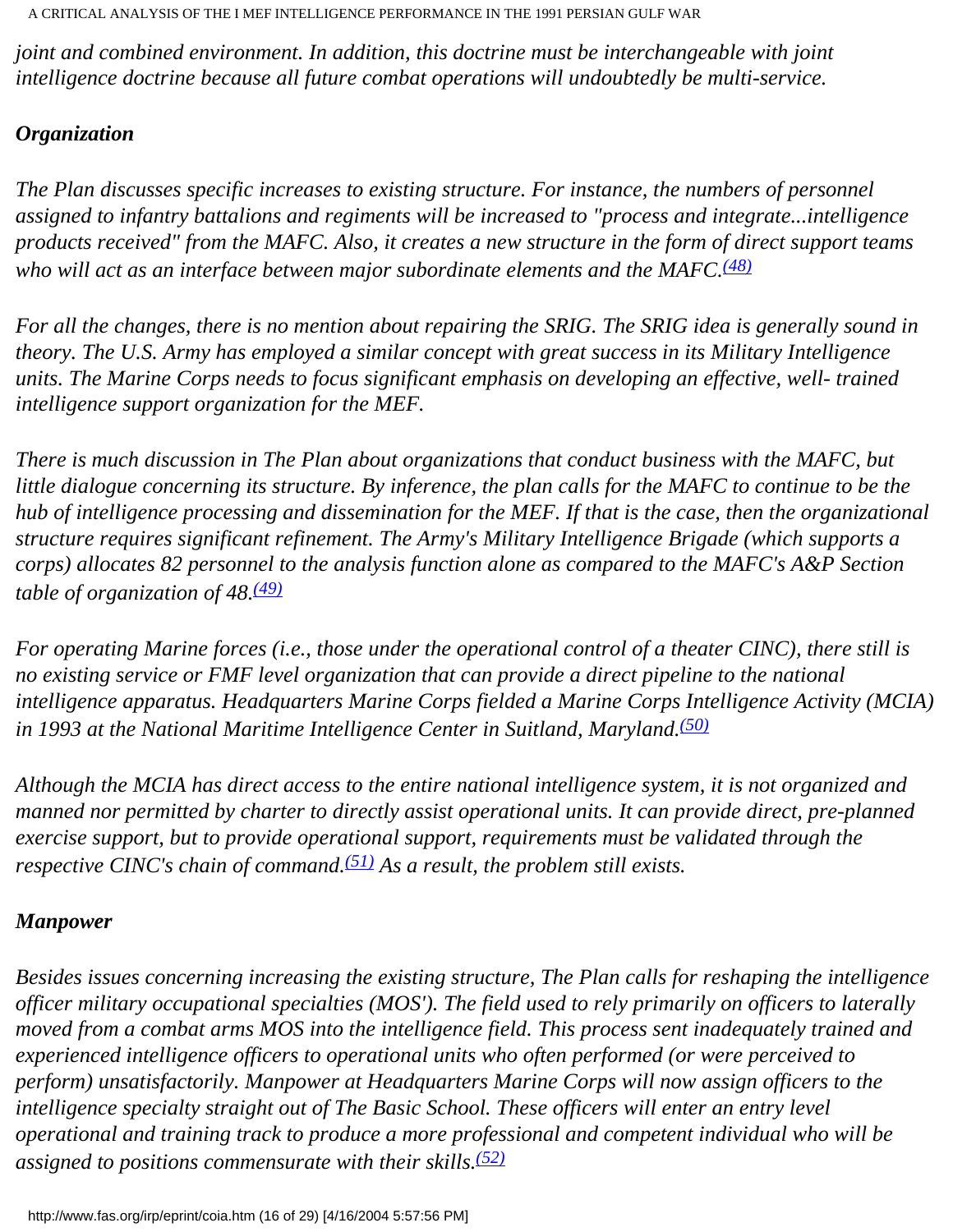#### *Training and Education*

*To develop the skills of intelligence officers, The Plan establishes a new training regimen stressing a multi-disciplined, phased approach. This educational track, which will be in addition to career level professional military education, targets the intelligence officer at specific periods to receive formal training throughout his professional development.[\(53\)](#page-28-4)*

*While The Plan has addressed the educational needs, it has ignored the real world professional development the intelligence officer misses when not employed in the Fleet Marine Forces. As is done in the Navy (and similarly in the other services), when not assigned to ships or battle groups, intelligence officers are employed in theater level Fleet Ocean Surveillance Information Facilities (FOSIFs). The Navy has these organizations stationed throughout the world and tasks them to provide direct support to forward deployed fleet commanders.* 

*The analysts stationed at a FOSIF receive the constant experience of fighting the intelligence war and working within the national, theater and fleet architectures despite not being deployed. The benefit to the Navy's fleet units is accurate, timely intelligence support tailored to their operating needs. The Marine Corps does involve its SIGINT personnel in a similar arrangement with the Navy as part of the Naval Security Group Command. Although the new plan will seek to feed officers into similar joint billets, the Marine Corps has wasted the potential of the MCIA. A CONUS based MCIA in the FOSIF model could provide both Marine operating forces and intelligence personnel with the same added benefits[.\(54\)](#page-28-5)*

#### *Commander and Staff Training*

*The plan acknowledges the requirement to increase the commander's direct participation in the intelligence process. The general corrective action seeks to use career level schools, such as the Amphibious Warfare School or the Command and Staff College, as the forum for increased intelligence training, primarily for combat arms officers.[\(55\)](#page-28-6)*

*Although this tactic will have an affect on the small percentage of Marine Corps officers attending career level schools, it is inadequate. Commanders must be as proficient in employing their intelligence assets as they are in employing supporting arms. There is no training available in the Fleet Marine Force to teach officers how to organize and plan intelligence operations (similar to the training officers receive at FMF schools on fire support coordination). Until the Marine Corps trains "operators" on how*  to conduct intelligence operations, their warfighting skills will be incomplete.

#### *Systems*

*Although The Plan doesn't directly address systems, since the Persian Gulf War the Marine Corps has taken several major steps in providing more capable processing and dissemination capabilities. FMF units have begun to receive the first improved Intelligence Analysis Systems (IAS). Unlike data base*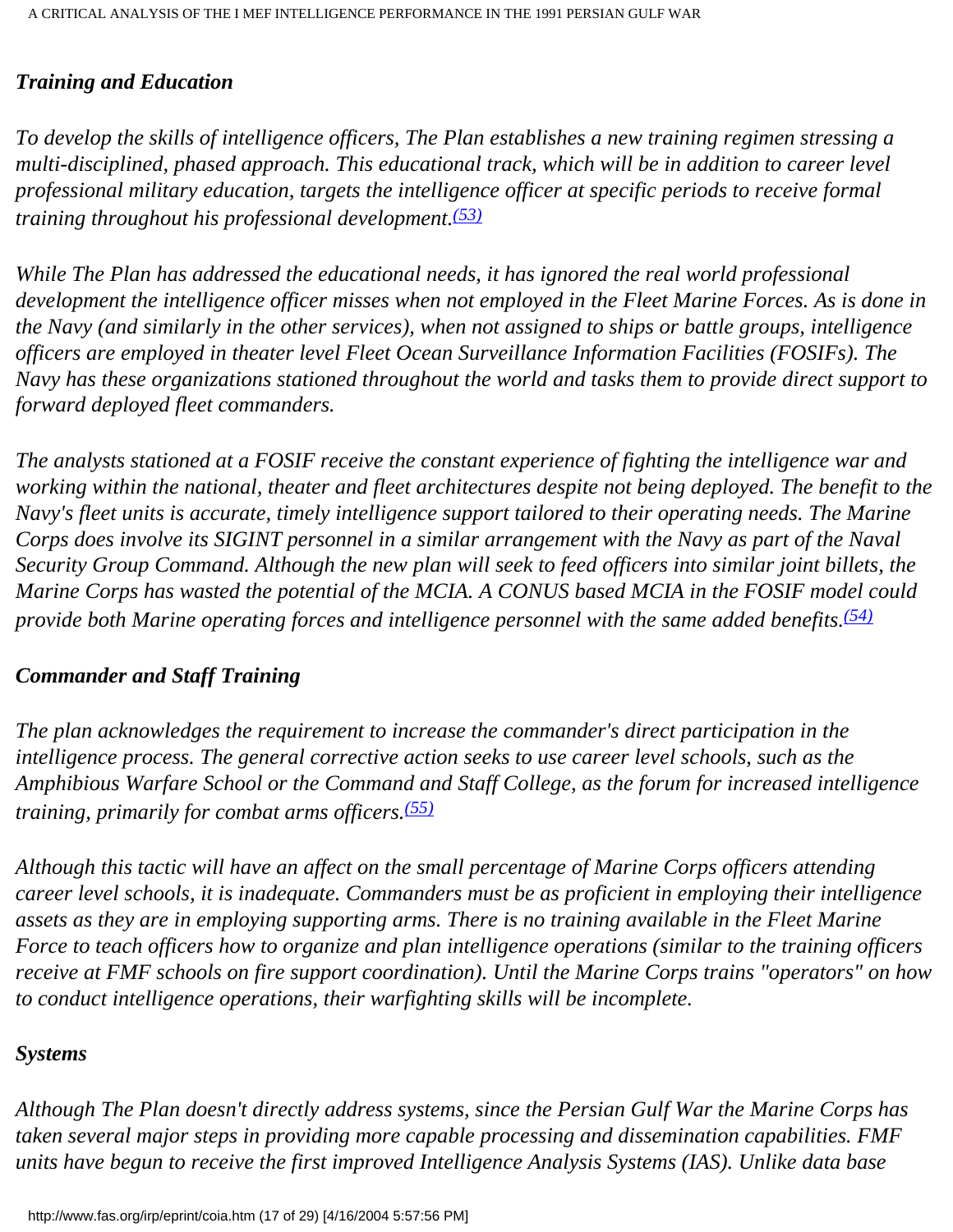*systems employed by the MAFC in 1991, the IAS will link subordinate and adjacent units of the MEF (down to battalion level). This system will provide participating units with the ability to rapidly exchange data and digitized imagery. It also is compatible with the Joint Deployable Intelligence Support System (JDISS) which will be resident in the MAFC. JDISS provides the CINC or JTF Commander direct access to the Joint Intelligence Center and other intelligence agencies in the continental United States.[\(56\)](#page-28-7)*

#### *Summary*

*The Desert Storm experience has resulted in numerous innovative and productive enhancements to the Marine Corps intelligence architecture. Commitments to improvements in doctrine, increases in manning structure, enhanced educational concepts and modernized systems should all have a profound affect on future Marine Corps combat operations. Although these new concepts appear to be a great step forward, the self examination needs to continue* 

*to ensure the intelligence field can keep step with an ever-changing battlefield and intelligence environment.* 

#### *Chapter 6*

### *Conclusion*

*Operation Desert Storm was a low point for Marine Corps intelligence. It revealed an antiquated architecture that was unresponsive to the needs of the I MEF Commanders, his Staff and the major subordinate elements. The 1989 addition of 1st SRIG, whose concept was still in an evolutionary phase, had not matured to the level that would allow it to be a relative factor in the campaign. Aside from the issues of insufficient manning, training and systems, the Marine Corps fielded the SRIG without a sufficient doctrinal foundation. As stated in FMFM-1, Warfighting, "...doctrine provides the basis for harmonious actions and mutual understanding." This doctrinal foundation did not exist for the I MEF and SRIG commanders and their staffs.[\(57\)](#page-28-8)*

*The problems associated with I MEF intelligence were exacerbated by a series of CINC imposed cross border restrictions and by J-2 staff limitations. With a staff that was under manned and trained, the J-2 focused on providing support to the CINC and not on assisting the major subordinate commands. As a result, this lack of downward focus created clogs in the dissemination process. An almost identical situation occurred at the MEF level as the G-2 and the MAFC struggled to meet the day-to-day requirements of its own headquarters.* 

*The period also exposed a generation of "operators" who were out of touch with and lacked an understanding of the intelligence discipline. Many commanders for too long were leaving the unit's intelligence activities entirely to the specialists, and thus were not providing necessary guidance and direction to the effort. This command and staff breakdown diminished the effectiveness of intelligence operations within I MEF.*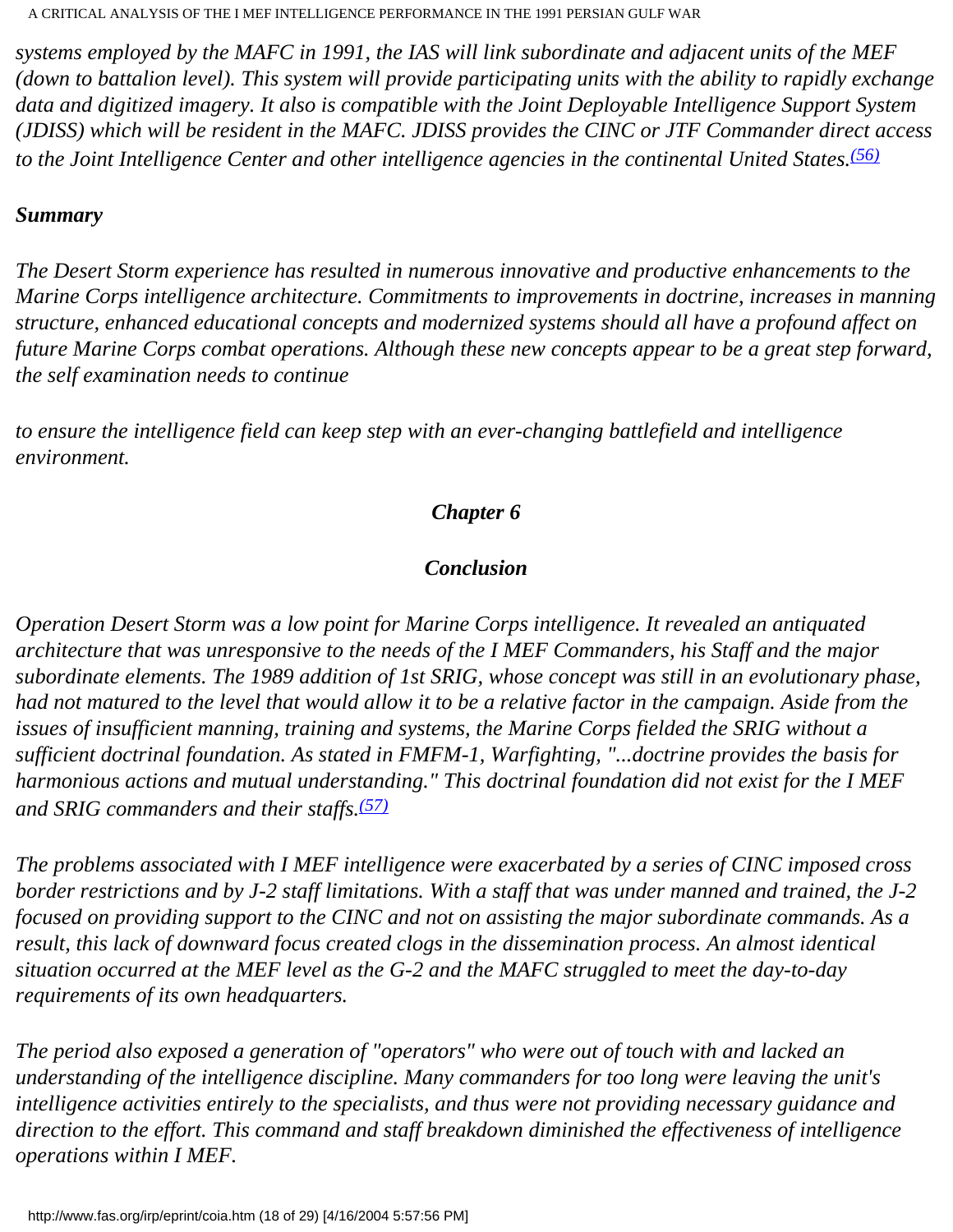*The new Marine Corps emphasis on correcting the problems recognized during Operation Desert Storm has many ambitious aspects that will undoubtedly provide a basis for great improvement. To be productive, it must be a concerted effort over the long term and must survive the constant turnover of service leadership. In addition, during the current era of downsizing, it will be a significant challenge to maintain and grow the necessary structure to support a credible intelligence apparatus when all elements of the Marine Corps are being constantly cut, piece by piece, due to fiscal constraints.* 

*The Marine Corps' intelligence problems are far from over. The problems identified during Operation Desert Storm need to serve as a watershed for future Marines to improve upon. As recent examples in Somalia and Haiti have shown, the battlefield of tomorrow will be more complex and as lethal as the one that I MEF fought for in 1991.[\(58\)](#page-28-9) The intelligence community and those whom it will support, need to continue to refine the discipline from all angles. Future generations of Marines do not need to relearn the lessons of Operation Desert Storm.* 

#### *APPENDIX A*

## *ACRONYMS*

*ACE -- Air Combat Element* 

*A&P -- Analysis and Production Center,* 

*ANGLICO -- Air and Naval Gunfire Liaison Company* 

*CENTCOM -- Central Command* 

*CINC -- Commander-in-Chief* 

*CINCENT -- Commander-in-Chief, Central Command* 

*CONUS -- Continental United States* 

*CP -- Command Post* 

*DF -- Direction Finding* 

*EPW -- Enemy Prisoner of War* 

*FOSIF -- Fleet Ocean Surveillance Information Facility*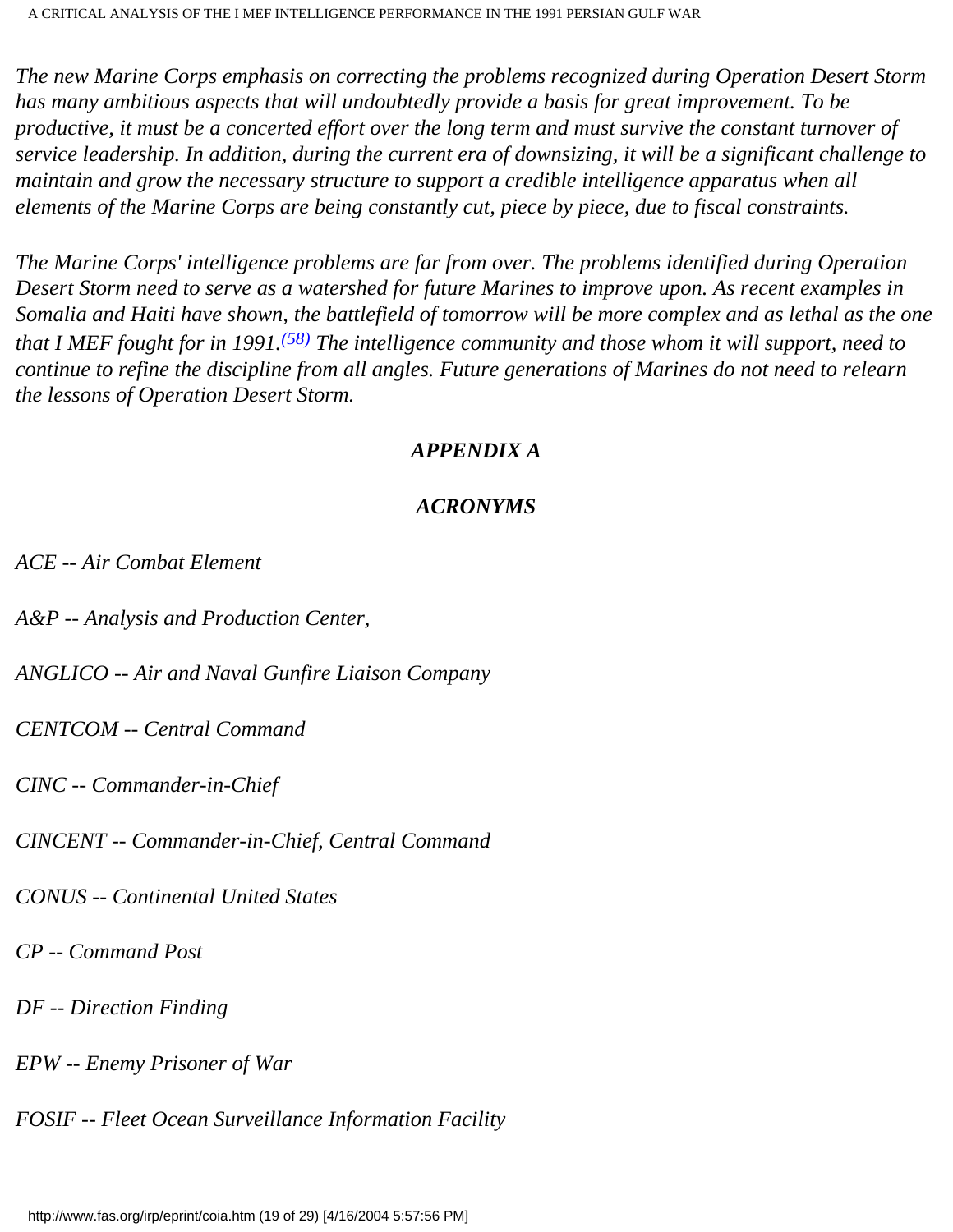*HF -- High Frequency* 

- *HUMINT -- Human Resources Intelligence*
- *IAC -- Intelligence Analysis Center*
- *IAS -- Intelligence Analysis System*
- *IG -- Inspector General*
- *JDISS -- Joint Deployable Intelligence Support System*
- *LAN -- Local Area Network*
- *MAFC -- MAGTF All-Source Fusion Center*
- *MAGTF -- Marine Air Ground Task Force*
- *MCIA -- Marine Corps Intelligence Activity*
- *MEF -- Marine Expeditionary Force*
- *MEWSS -- Mobile Electronic Warfare Support System*
- *MOS -- Military Occupational Specialty*
- *NBC -- Nuclear, Chemical, Biological*
- *OP -- Observation Post*
- *ROE -- Rules of Engagement*
- *RPV -- Remotely Piloted Vehicle*
- *SARC -- Surveillance and Reconnaissance Center*
- *SIGINT -- Signals Intelligence*
- *SOCCENT -- Special Operations Command, Central Command*
- *SRIG -- Surveillance, Reconnaissance, Intelligence Group*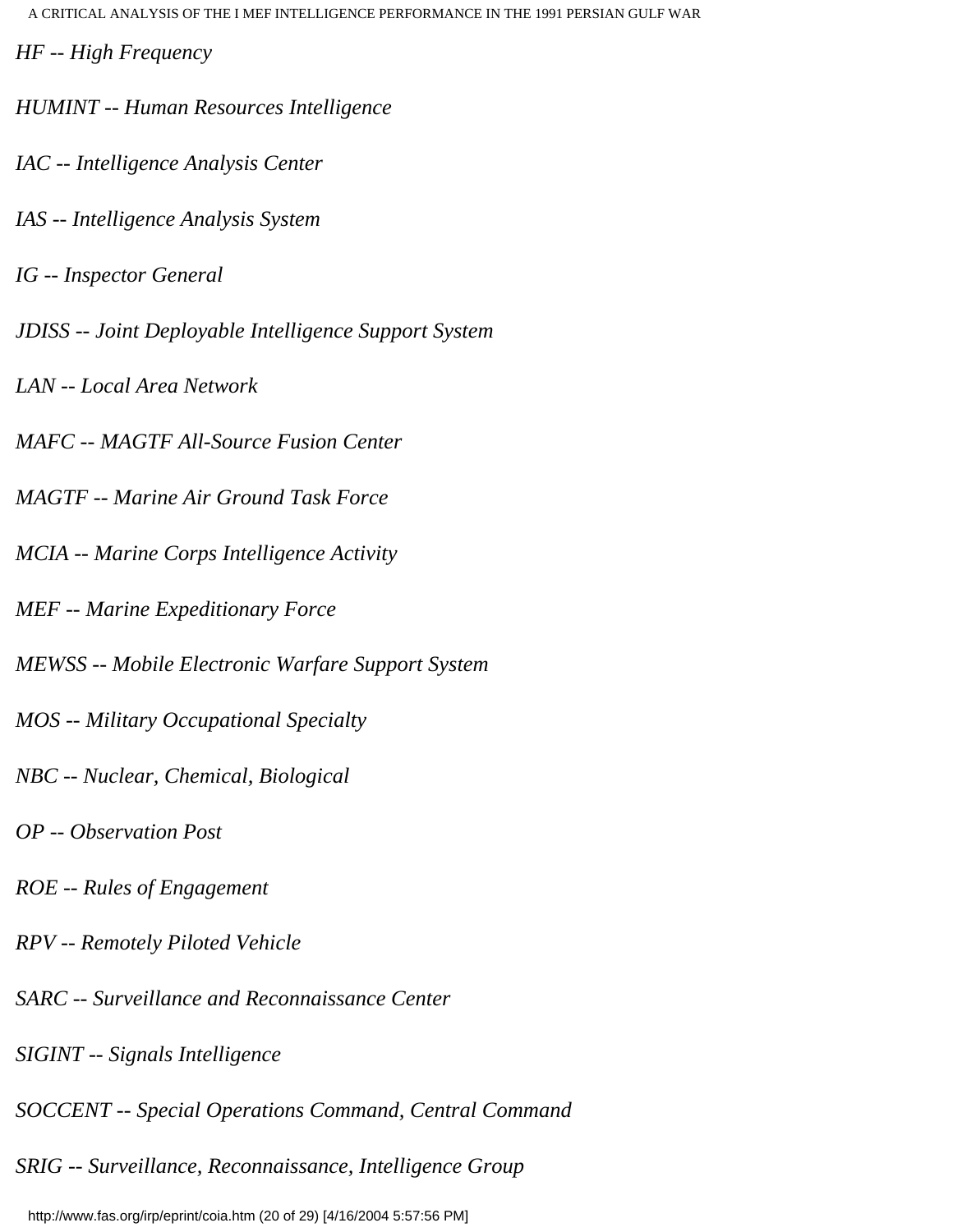*USMC -- United States Marine Corps* 

### *APPENDIX B*

### *GLOSSARY*

*ALL-SOURCE INTELLIGENCE FUSION -- Analysis that uses all available intelligence from tactical, theater and national sources, and from multiple disciplines (SIGINT, HUMINT, IMINT etc.) to form a single intelligence picture on a specified target.* 

*CENTER OF GRAVITY -- An aspect of a force that, if destroyed, will cause it to lose its will to fight. (Schwartzkopf, It Doesn't Take a Hero)* 

*COMBINED -- Two or more forces or agencies of two or more countries. (Joint Pub 1-02)* 

*DOCTRINE -- (NATO) Fundamental principles by which the military forces guide their actions in support of objectives. It is authoritative but requires judgment in application. (Joint Pub 1-02)* 

*G-DAY -- Non-doctrinal term used during Operation Desert Storm designating the day offensive ground operations will begin. G minus or plus a number designates the number of days before or after G-Day, respectively.* 

*HUMAN INTELLIGENCE (HUMINT) -- A category of intelligence derived from information collected and provided by human sources. (Joint Pub 1-02)* 

*IMAGERY INTELLIGENCE (IMINT) -- Intelligence information derived from the exploitation of collection by visual photography, infrared sensors, lasers, electro-optics, and radar sensors such as synthetic aperture radar wherein images of objects are reproduced optically or electronically on film, electronic display devices or other media. (Joint Pub 1-02)* 

*INTELLIGENCE CYCLE -- The steps by which information is converted to intelligence and made available to users. There are five steps in the cycle:* 

- *1. Planning and direction*
- *2. Collection*
- *3. Processing*
- *4. Production*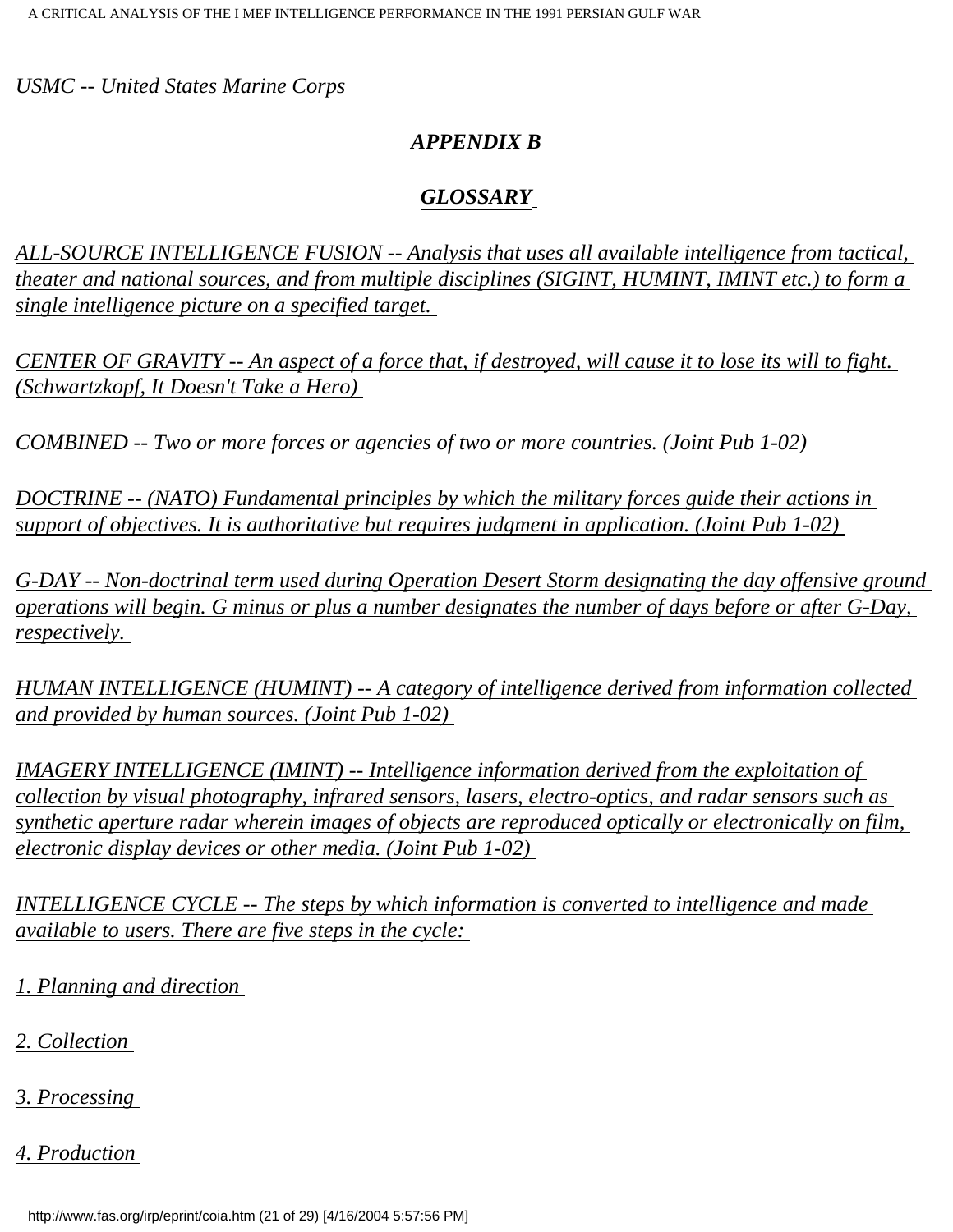*5. Dissemination (Joint Pub 1-02)* 

*Intelligence Dissemination -- Conveyance of intelligence to a user in a suitable form. (Joint Pub 1-02)* 

*INTELLIGENCE DATA BASE -- The sum of holdings of intelligence products at a given organization. (Joint Pub 1-02)* 

*INTELLIGENCE REQUIREMENT -- Any subject, general or specific, upon which there is a need for the collection of information, or the production of intelligence. (Joint Pub 1-02)* 

*OPERATING FORCES -- Those forces whose primary missions are to participate in combat and integral supporting elements thereof. (Joint Pub 1-02)* 

*OPERATORS -- Non-doctrinal term. References to operators specifically speaks to those military members who work in the combat arms specialties.* 

*Photographic Intelligence -- The collected products of photographic interpretation, classified and evaluated for intelligence use. (Joint Pub 1-02)* 

*REMOTELY PILOTED VEHICLES (RPV) -- An unmanned vehicle capable of being controlled from a distant location through a communications link. It is normally designed to be recoverable. (Joint Pub 1- 02) Note: the RPV's discussed in the paper are the aerial version.* 

*RULES OF ENGAGEMENT (ROE) -- Directives issued by competent military authority which delineate the circumstances and limitations under which United States forces will initiate and/or continue combat engagement with other forces encountered. (Joint Pub 1-02)* 

*SIGNALS INTELLIGENCE (SIGINT) -- A category of intelligence information comprising of either individually or in a combination all communications intelligence, electronics intelligence, and foreign instrumentation signals intelligence, however transmitted. (Joint Pub 1-02)* 

*THEATER -- The geographical area outside the Continental United States for which a commander of a unified or specified command has been assigned military responsibility. (Joint Pub 1-02)* 

*This blank page intentionally inserted.* 

## *BIBLIOGRAPHY*

*Boomer, W., LtGen, USMC. "Special Trust and Confidence Among Trail Breakers." Naval Institute Proceedings, November 1991, 47-50.*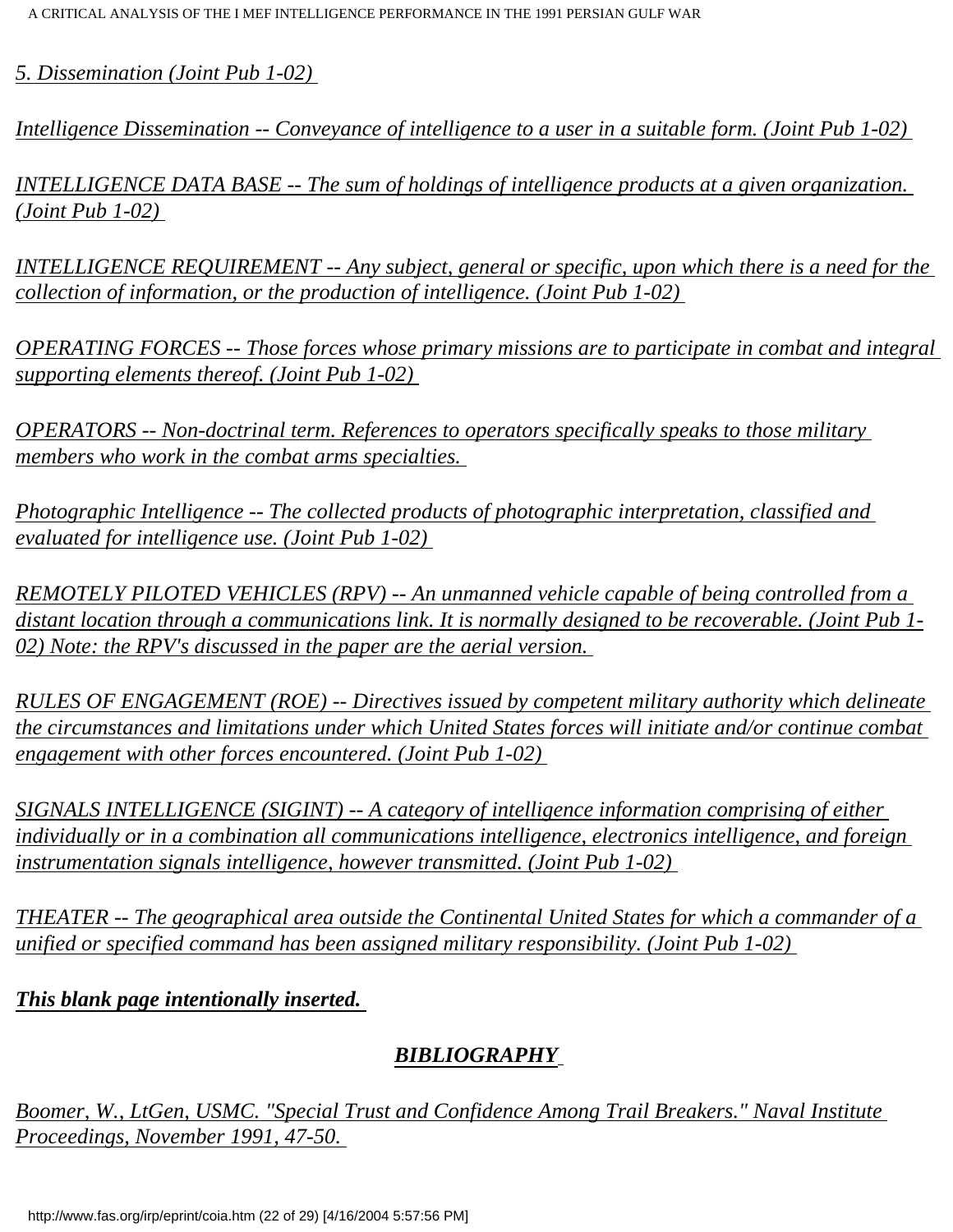*C4I, Headquarters, United States Marine Corps. "United States Marine Corps Intelligence Road Map 1993-1998."* 

*Washington, D.C.: Headquarters, United States Marine Corps, no date.* 

*Cureton, Charles, LtCol, USMC. U.S. Marines in the Persian Gulf, 1990-1991: With the 1st Marine Division in Desert Shield and Desert Storm. Washington, D.C.: History and Museums Division, Headquarters, United States Marine Corps, 1993.* 

*Assistant Chief of Staff for Command, Control, Communications, Computers and Intelligence, Headquarters, United States Marine Corps. Unaddressed Letter. 3800/C4I. Subject: "Plan for Revitalization of Marine Corps Intelligence." No Date.* 

*Ennis, Michael, LtCol, USMC. "Intelligence: Surveillance and Reconnaissance Center." Marine Corps Lessons Learned System, 23 September 1991. Number 92435- 47187.* 

*\_\_\_\_\_\_\_\_. "Introduction to Marine Corps Intelligence." Lecture presented at the Marine Corps Command and Staff College. Quantico, VA: MCCDC, 23 January 1995.* 

*\_\_\_\_\_\_\_\_. "Perception Versus Reality: Intelligence in the Persian Gulf." Unpublished research paper prepared for the USMC Battlefield Assessment Team. Washington, D.C. 25 June 1991.* 

*\_\_\_\_\_\_\_\_. "Summary -- Intelligence In the Persian Gulf War." Marine Corps Lessons Learned System, 23 September 1991. Number 02435-47197.* 

*FMFM 1, Warfighting. Washington, D.C.: Headquarters, United States Marine Corps. 6 March 1989.* 

*FMFM 2-1, Intelligence. Washington, D.C.: United States Marine Corps. 30 September 1980.* 

*FMFM 3-22, Surveillance, Reconnaissance, Intelligence Group (Coordinating Draft). Washington, D.C.: Headquarters, United States Marine Corps. October 1990.* 

*Houston, F.D. and Nagy, P.J., Maj's, USMC. "Intelligence." Unpublished research paper sponsored by the USMC Battlefield Assessment Team. Quantico, VA: MCCDC. July 1991.* 

*Joint Pub 2-0, Joint Doctrine for Intelligence Support to Operations. Washington, D.C.: Joint Staff. 12 October 1993.* 

*Jomini, Baron Antoine-Henri, The Art Of War as quoted by:* 

*Rosello, Victor M., "Clausewitz's Contempt for Intelligence," Parameters, Spring 1991: 103-114.*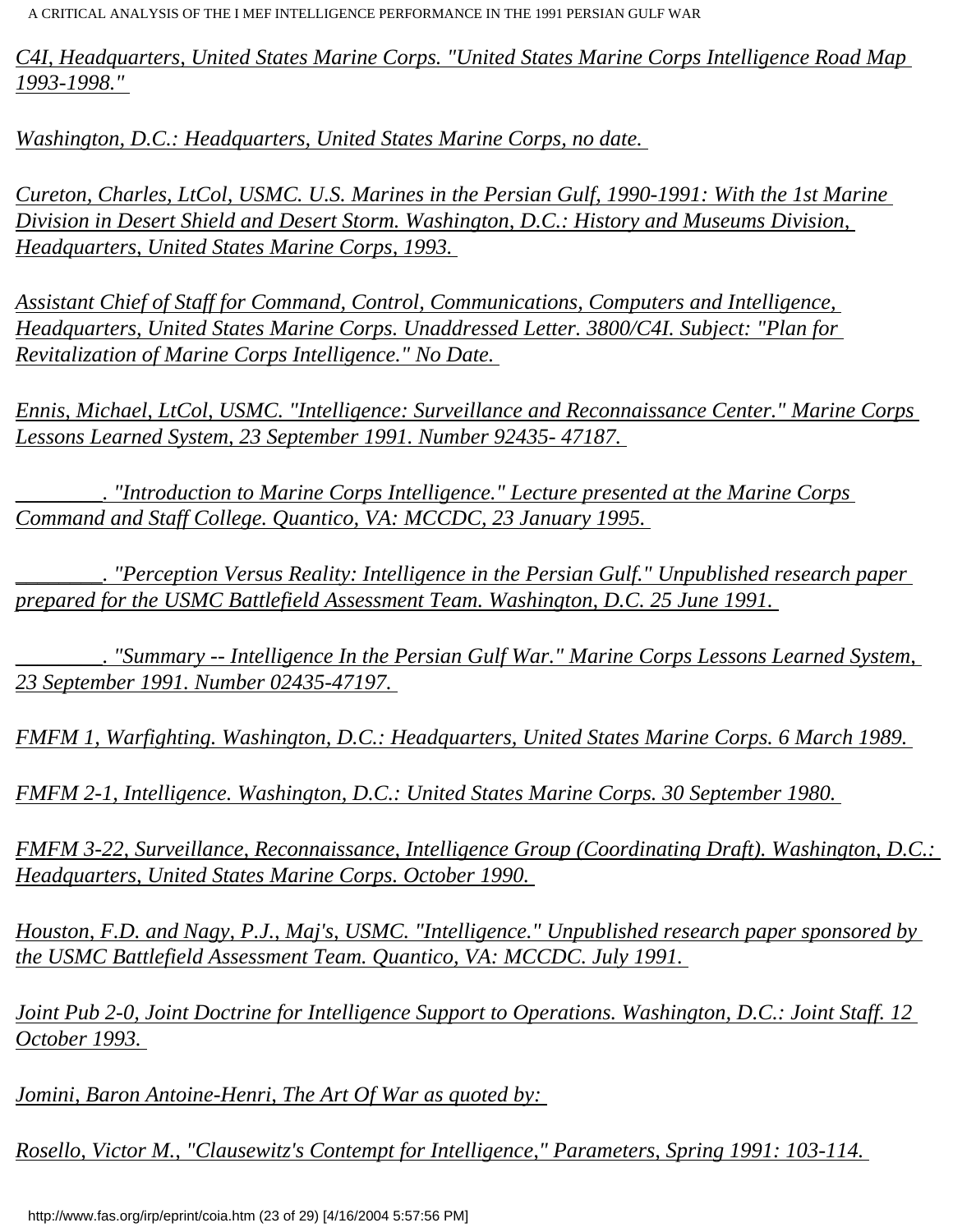*Keys, William M., LtGen, USMC. "Rolling With the 2d Marine Division." Naval Institute Proceedings, November 1991, 77-80.* 

*Leonhardt, Kent, Maj, USMC. "All the Intelligence in the World is Useless Without the Means to Disseminate It." Marine Corps Gazette, March 1992, 21-23.* 

*McTernan III, Walter, LtCol, USMC. "Intelligence: You Get What You Pay For." Marine Corps Gazette, March 1992, 23-24.* 

*Myatt, J.M., MajGen, USMC. "The First Marine Division in the Attack." Naval Institute Proceedings, November 1991, 71-76.* 

*Nagy, P., Maj, USMC. "Communications and ADP: Intelligence Operations in Southwest Asia." Marine Corps Lessons Learned System, 20 August 1991. Number 82552-71347.* 

*\_\_\_\_\_\_\_\_. "Manpower: Intelligence and Production in Southwest Asia." Marine Corps Lessons Learned System, 20 September 1991. Number 82059-13190.* 

*Peterson Jr., H., Maj, USMC. "Intelligence: Fix It or Forget It." Marine Corps Gazette, March 1992, 18- 20.* 

*Quilter, Charles, Col., USMCR. U.S. Marines in the Persian Gulf, 1990-1991: With the I Marine Expeditionary Force in Desert Shield and Desert Storm. Washington, D.C.: History and Museums Division, Headquarters, United States Marine Corps, 1993.* 

*Rababy, David A., Capt, USMC. "Intelligence Support During a Humanitarian Mission." Marine Corps Gazette, February 1995, 40-42.* 

*Schwartzkopf, H. Norman, Gen (Ret.). It Doesn't Take A Hero. New York: Bantam Books, 1992.* 

*Shelton, David L., Maj, USMC. "Intelligence Lessons Known and Revealed During Operation RESTORE HOPE Somalia." Marine Corps Gazette, February 1995, 37-40.* 

*Schultz, Douglas. Analyst at the Office of Naval Intelligence, U.S. Navy, Washington, D.C. Interviewed by author, 14 April 1995.* 

*Sullivan, S., 1stLt, USMC. "Desert Shield/Desert Storm, After Action Report." Unpublished report to the 1st Marine Division G-2. Camp Pendleton, CA. 1 March 1991.* 

*U.S. Congress. House. Committee on Armed Services. Intelligence Successes and Failures in Operations Desert Shield/Storm. 103d Cong., 1st sess., 16 August 1993. Committee print.*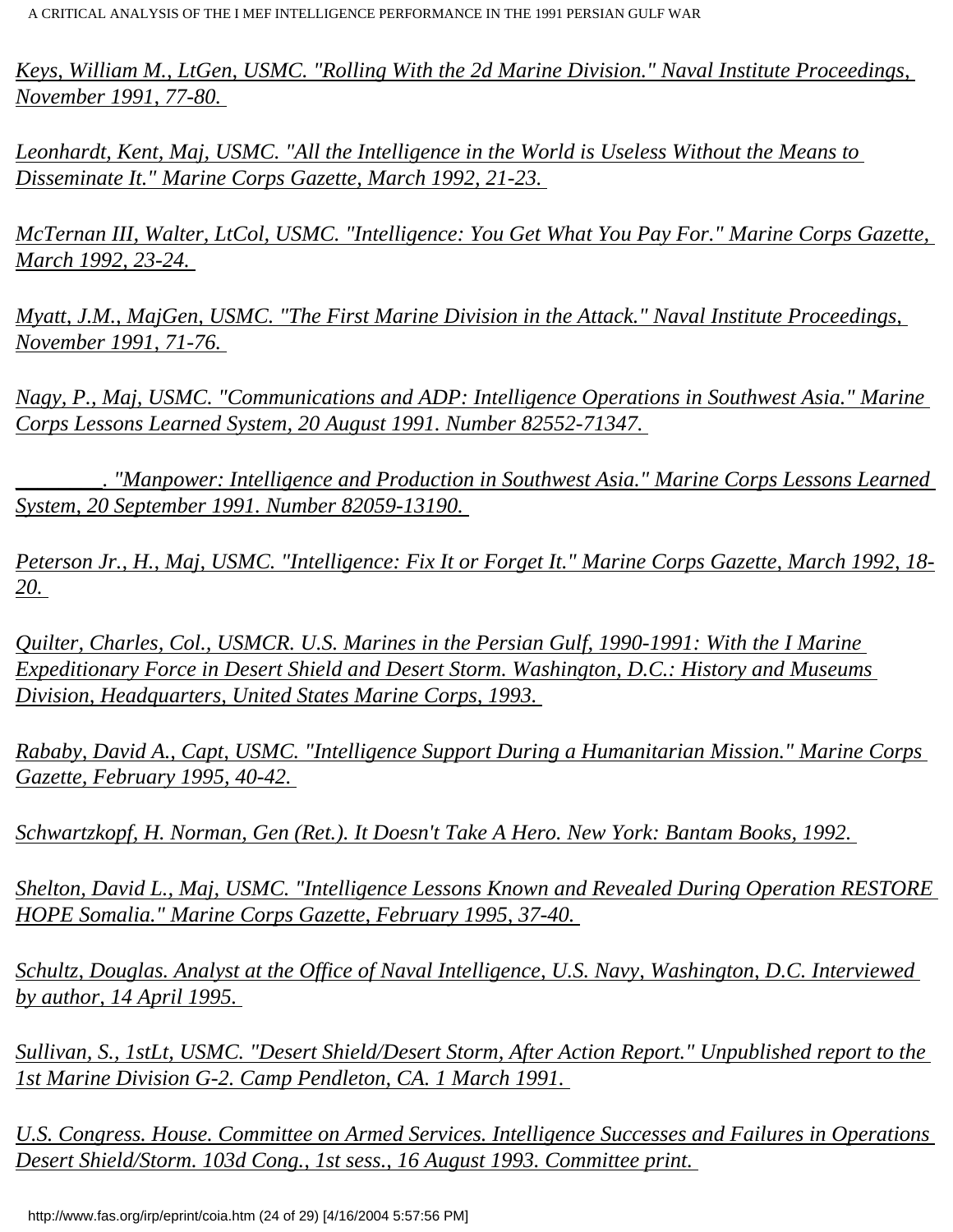*Van Riper, P.K., BGen, USMC. "Observations During Operation Desert Storm." Marine Corps Gazette, June 1991, 55-61.* 

<span id="page-24-0"></span>*1. Jomini, Baron Antoine-Henri, The Art of War as quoted from: Victor M. Rosello, "Clausewitz's Contempt for Intelligence," Parameters, Spring 1991, 109.* 

<span id="page-24-1"></span>*2. FMFM 3-22, Surveillance, Reconnaissance, Intelligence Group (Coordinating Draft) (Washington, D.C.: Headquarters, United States Marine Corps, October, 1990), 1-3.* 

<span id="page-24-2"></span>*3. LtCol Michael Ennis, "Summary -- Intelligence in the Persian Gulf (Part 2)," Marine Corps Lessons Learned System (Quantico, VA: MCCDC), 23 Sep 1991, number 92435-47187, 3.* 

<span id="page-24-3"></span>*4. Col Charles Quilter, U.S. Marines in the Persian Gulf, 1990-1991: With the I Marine Expeditionary Force in Desert Shield and Desert Storm (History and Museums Division, Headquarters, U.S. Marine Corps, Washington, D.C.), 1993, 15-16.* 

<span id="page-24-4"></span>*5. For more background information regarding the CG, I MEF's decision to change from a one to a two Division breach see: LtGen Walter Boomer, "Special Trust and Confidence Among Trailbreakers," Naval Institute Proceedings, November 1991, 47-50.* 

<span id="page-24-5"></span>*6. U.S. Congress, House, Committee on Armed Services, 103d Congress, Intelligence Successes and Failures in Operations Desert Shield/Storm, 16 August 1993, Committee Print, 5-6; Majs F.D. Houston and P.J. Nagy, "Intelligence," unpublished research paper sponsored by the USMC Battlefield Assessment Team (Quantico, VA.: MCCDC), July 1991, 4. Note: A source assigned to the CENTCOM J-2 staff a year prior to the 1991 Persian Gulf War indicated that the J-2's staff was over 100 while he was stationed there. Evidently, only a small portion of the J-2 staff deployed to Saudi Arabia while the rest provided CONUS based support.* 

<span id="page-24-6"></span>*7. Houston and Nagy, 4.* 

<span id="page-24-7"></span>*8. U.S. Congress, 4.*

<span id="page-24-8"></span>9. Ltcol Walter McTernan III, "Intelligence: You Get What You Pay For," *Marine Corps Gazette*, March 1992, 23.

<span id="page-24-9"></span>10. The source of these views spoke in an environment that allowed him non-attribution for his comments. Therefore, I shall only identify him as a member of the I MEF Staff and the location and time of his comments will not be identified.

<span id="page-24-10"></span>11. FMFM 2-1, *Intelligence* (Washington, D.C.: United States Marine Corps, 30 September, 1980) 5-7 to 5-10.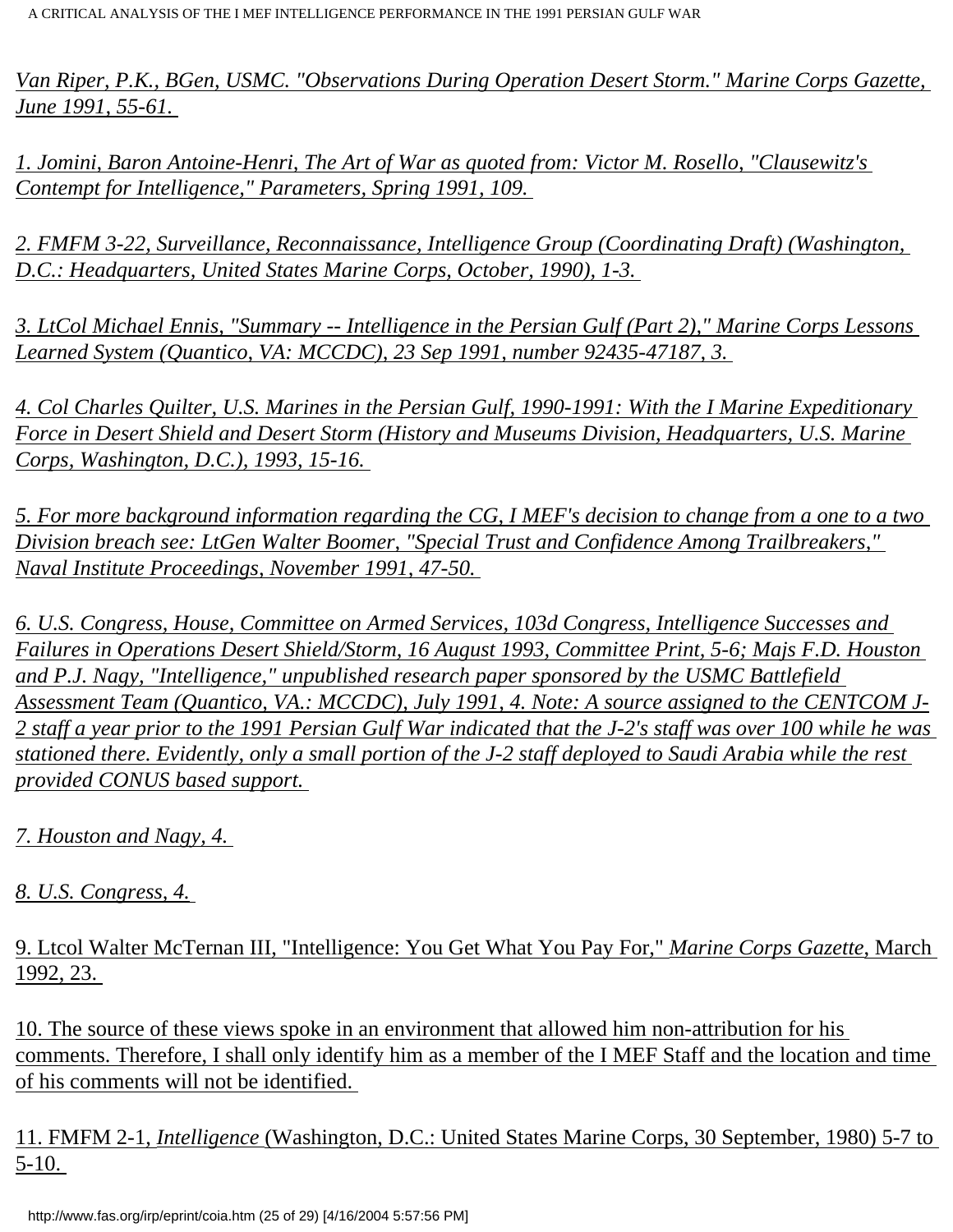<span id="page-25-0"></span>12. During the Persian Gulf War, all services, less the Marine Corps, had a direct link back to intelligence centers that were plugged into the national intelligence apparatus. This connectivity allowed the components direct access to information that otherwise may have been unavailable to them in the competition for support within CENTCOM.

<span id="page-25-1"></span>13. LtCol Michael Ennis, "Intelligence: Surveillance and Reconnaissance Center (SARC) Operations." *Marine Corps Lessons Learned System (Quantico*, VA: MCCDC), October 1991, number 92554-63279, 1.

<span id="page-25-2"></span>14. Maj P. Nagy, "Manpower: Intelligence and Production in Southwest Asia," *Marine Corps Lessons Learned System* (Quantico, VA: MCCDC), 20 Sep 1991, number 82059-13190, 5.

<span id="page-25-3"></span>15. I attributed my conclusion that the MEF staff acquired a good picture of the Iraqi Defenses in sector to a key I MEF staff member who spoke in a non-attribution environment. His comments centered around the clear picture of the enemy situation that he felt MEF intelligence provided him prior to the ground war. I have also interviewed several key officers from the 1st Marine Division Staff whose opinion was the exact opposite of the MEF Staffer. This opposing conclusion was also common throughout source material on the topic.

<span id="page-25-4"></span>16. Houston and Nagy, 6. The reasoning for this loss of access is unclear. I assume that SOCCENT felt there was a threat to operational security and convinced the CINC accordingly.

<span id="page-25-5"></span>17. Gen H. Norman Schwartzkopf, *It Doesn't Take A Hero* (New York: Bantam Books, 1992), 319.

<span id="page-25-6"></span>18. Maj H. Peterson Jr., "Intelligence: Fix It or Forget It," *Marine Corps Gazette,* March 1992, 19.

<span id="page-25-7"></span>19. McTernan III, 23.

<span id="page-25-8"></span>20. 1stLt S. Sullivan, "Desert Shield/Desert Storm, After Action Report," unpublished report to the 1st Marine Division G-2 (Camp Pendleton, CA), 1 March 1991, 4.

<span id="page-25-9"></span>21. LtCol Michael Ennis, "Perception Versus Reality: Intelligence in the Persian Gulf," unpublished paper prepared for the USMC Battlefield Assessment Team (Washington, D.C.), 25 June 1991, 6. The volume and type of national level imagery are a hotly contested point between those within the Marine Corps intelligence community who supported I MEF. One source, who was directly responsible for providing national level imagery directly to the I MEF G-2 during the war, stated that his element provided over 5000 hard copy photos to I MEF during the course of Desert Shield and Desert Storm. This source directly blamed the poor dissemination structure within the MEF for not distributing the photos to subordinate elements. That General Boomer sent a liaison team back to CONUS for current, accurate imagery lends credence to the argument that the imagery support provided in theater was not what he needed.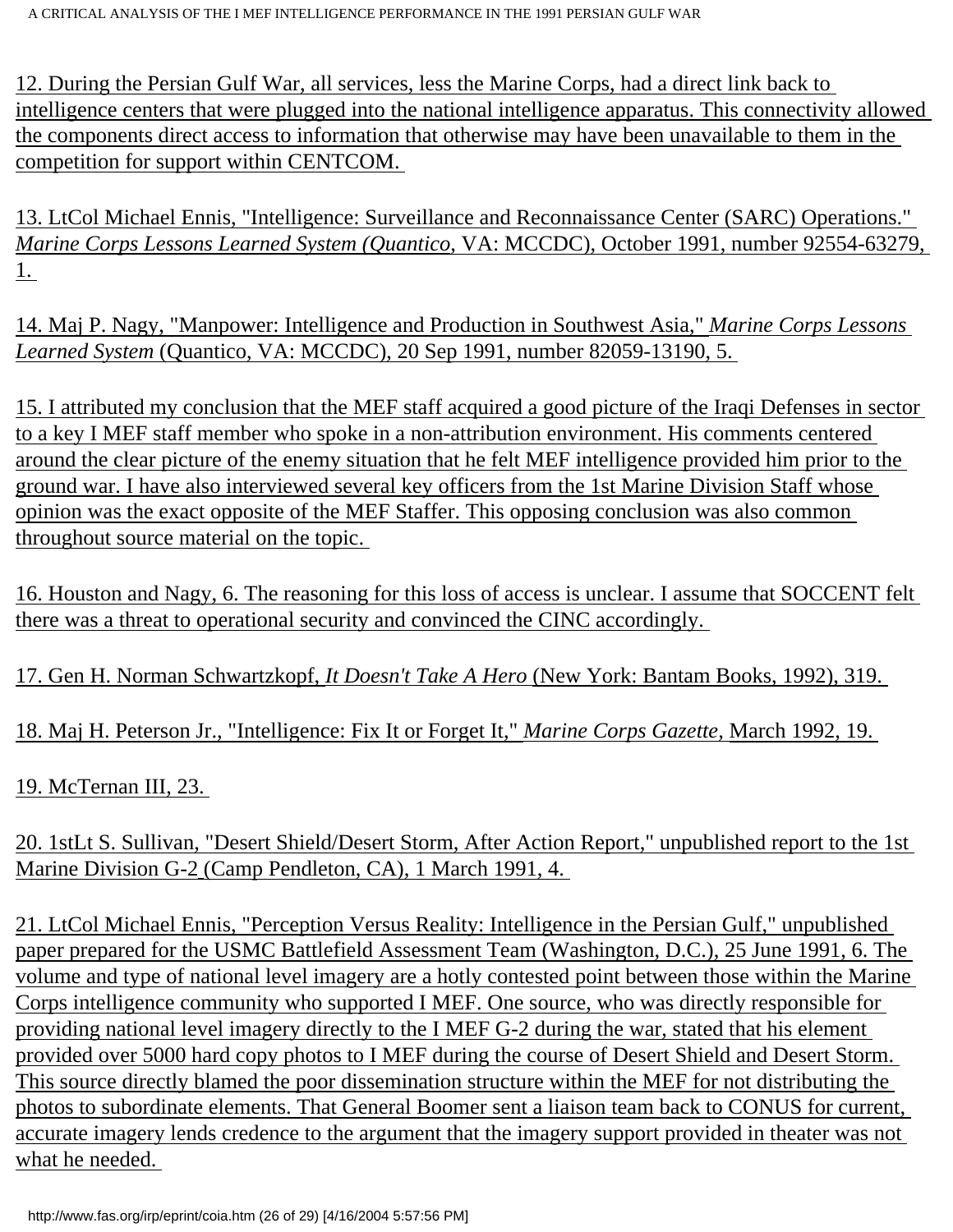<span id="page-26-0"></span>22. For more information on the contributions of RPV's, see: MajGen J.M. Myatt, "The First Marine Division in the Attack," *Naval Institute Proceedings*, November, 1991, 71-75.

<span id="page-26-1"></span>23. This information comes from direct experience during the Gulf War. My unit, the 1st Battalion, 5th Marines, Task Force Ripper, 1st Marine Division, was desperate to get any type of imagery available on our perspective zone of attack. Our higher headquarters made an RPV tape available to us for a very limited period of time (about an hour). Because someone to interpret the mission data was not available, the video meant very little.

<span id="page-26-2"></span>24. Houston and Nagy, 7.

<span id="page-26-3"></span>25. LtCol Charles Cureton, *U.S. Marines in the Persian Gulf, 1990 - 1991: With the 1st Marine Division in Desert Shield and Desert Storm* (History and Museums Division, Headquarters, U.S. Marine Corps, Washington, D.C.), 1993, 48.

<span id="page-26-4"></span>26. Myatt, 73.

<span id="page-26-5"></span>27. Quilter, 54. Note: There is very little information available in open sources regarding the contribution of SIGINT.

<span id="page-26-6"></span>28. Ennis, 10.

<span id="page-26-7"></span>29. Nagy, "Manpower," 6.

<span id="page-26-8"></span>30. Quilter, 68.

<span id="page-26-9"></span>31. Nagy, "Manpower," 6.

<span id="page-26-10"></span>32. Ennis, "Perception Versus Reality," 14-15.

<span id="page-26-11"></span>33. Sullivan, 6. Although this piece served as the basis for this topic, the articles by LtCol Ennis and Maj's Houston and Nagy echo the same sentiment on the overall MEF analyst capability.

<span id="page-26-12"></span>34. Since attending the Command and Staff College, I have heard no less than three separate speakers, all in the intelligence community, refer to these two topics. Since the College provides the speakers with an environment of non-attribution, I can not disclose their names. Also refer to: Ennis, "Perception Versus Reality," 8.

<span id="page-26-14"></span><span id="page-26-13"></span>35. Sullivan, 7.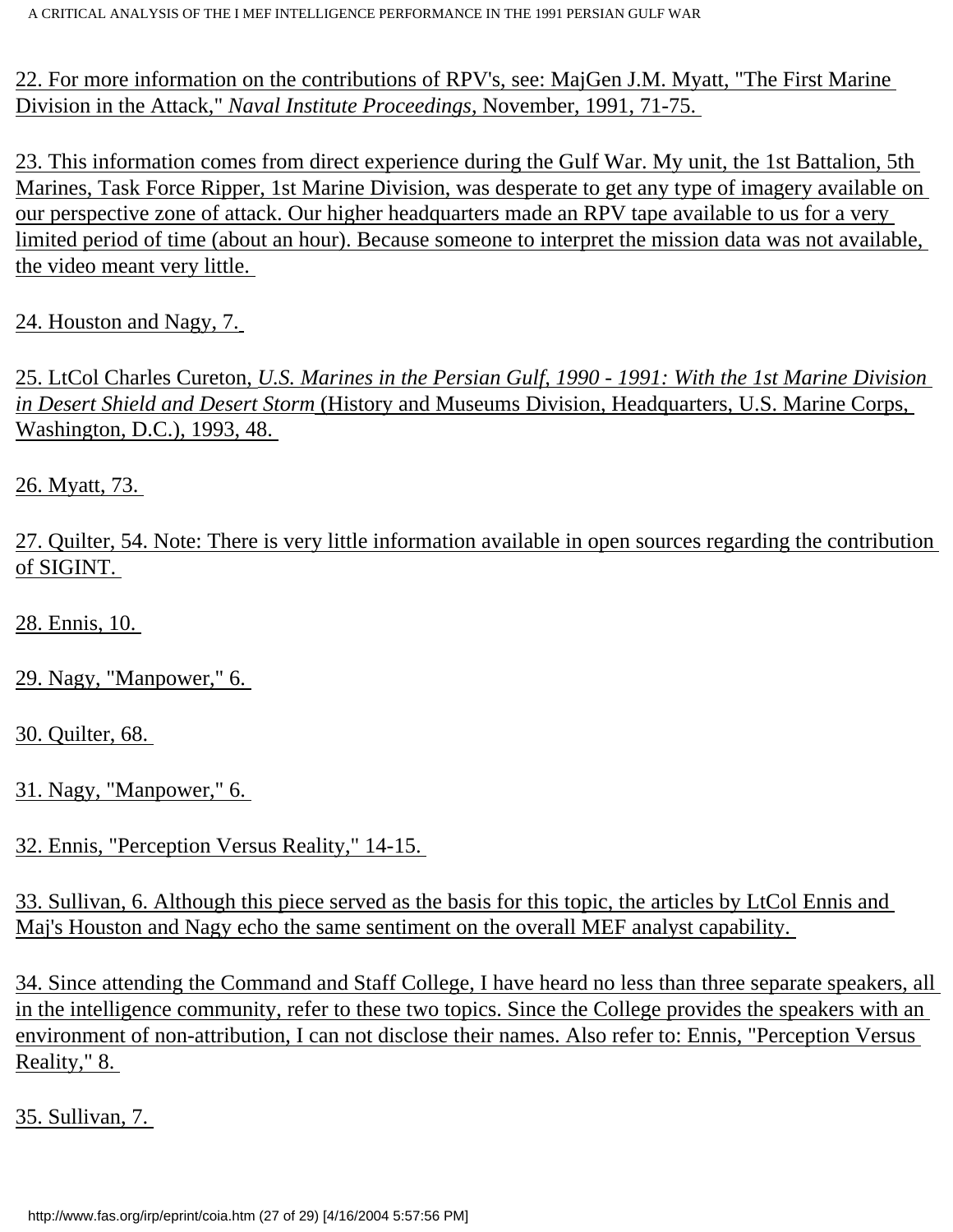36. Maj P. Nagy, "Communications and ADP: Intelligence Operations in Southwest Asia," *Marine Corps Lessons Learned System*, (Quantico, VA: MCCDC), 20 August 1991, number 82552- 71347, 1. Note: Unreliable HF Communications is either a result of poor frequency management or of unskilled operators.

<span id="page-27-0"></span>37. Peterson, 19. Note: To quote Major Peterson on "stovepipe" dissemination -- "As with a woodburning stove's exhaust vent that takes smoke directly up and out from the furnace without letting any of it escape along the way, much intelligence dissemination goes straight by the chain of command and must be readdressed, if not re-written, before it goes to all users. This can cause fatal delays."

<span id="page-27-1"></span>38. FMFM 3-22, 1-5.

<span id="page-27-2"></span>39. Examples: Maj Kent Leonhardt, "All the Intelligence In the World is Useless Without the Means to Disseminate It," *Marine Corps Gazette*, March 1992, 21-22; and Houston and Nagy, 9-10.

<span id="page-27-3"></span>40. Boomer, 50.

<span id="page-27-4"></span>41. LtGen William M. Keys, "Rolling With the 2d Marine Division," *Naval Institute Proceedings*, November 1991, 80; and Myatt, 77 .

<span id="page-27-5"></span>42. Houston and Nagy, 9. Comments regarding imagery come from Quilter, 52-53.

<span id="page-27-6"></span>43. Houston and Nagy, *1-2.*

<span id="page-27-7"></span>*44. Houston and Nagy, V.* 

<span id="page-27-8"></span>45. Col Michael Ennis, "Introduction to Marine Corps Intelligence," lecture presented at the Marine Corps Command and Staff College, MCCDC, Quantico, VA, 23 January 1995. Note: Information corroborated by: Assistant Chief of Staff for Command, Control, Communications, Computers and Intelligence, Headquarters, United States Marine Corps letter, 3800/C4I, subject: "Plan for Revitalization of Marine Corps Intelligence," no date.

<span id="page-27-9"></span>46. Van Riper, 1-2. MajGen Van Riper is the Assistant Chief of Staff for Command, Control, Communications, Computers and Intelligence, at Headquarters Marine Corps. Immediately after the Gulf War he was a central figure in criticizing the Intelligence Community for its performance in combat (ref: BGen P.K. Van Riper, "Observations During Operation Desert Storm," *Marine Corps Gazette*, June 1991, 58).

<span id="page-27-10"></span>47. Specifically, Joint Pub 2-0*, Joint Doctrine for Intelligence Support to Operations* (Washington, D.C.: Joint Staff), 12 October 1993.

<span id="page-27-11"></span>48. Van Riper, 7-8.